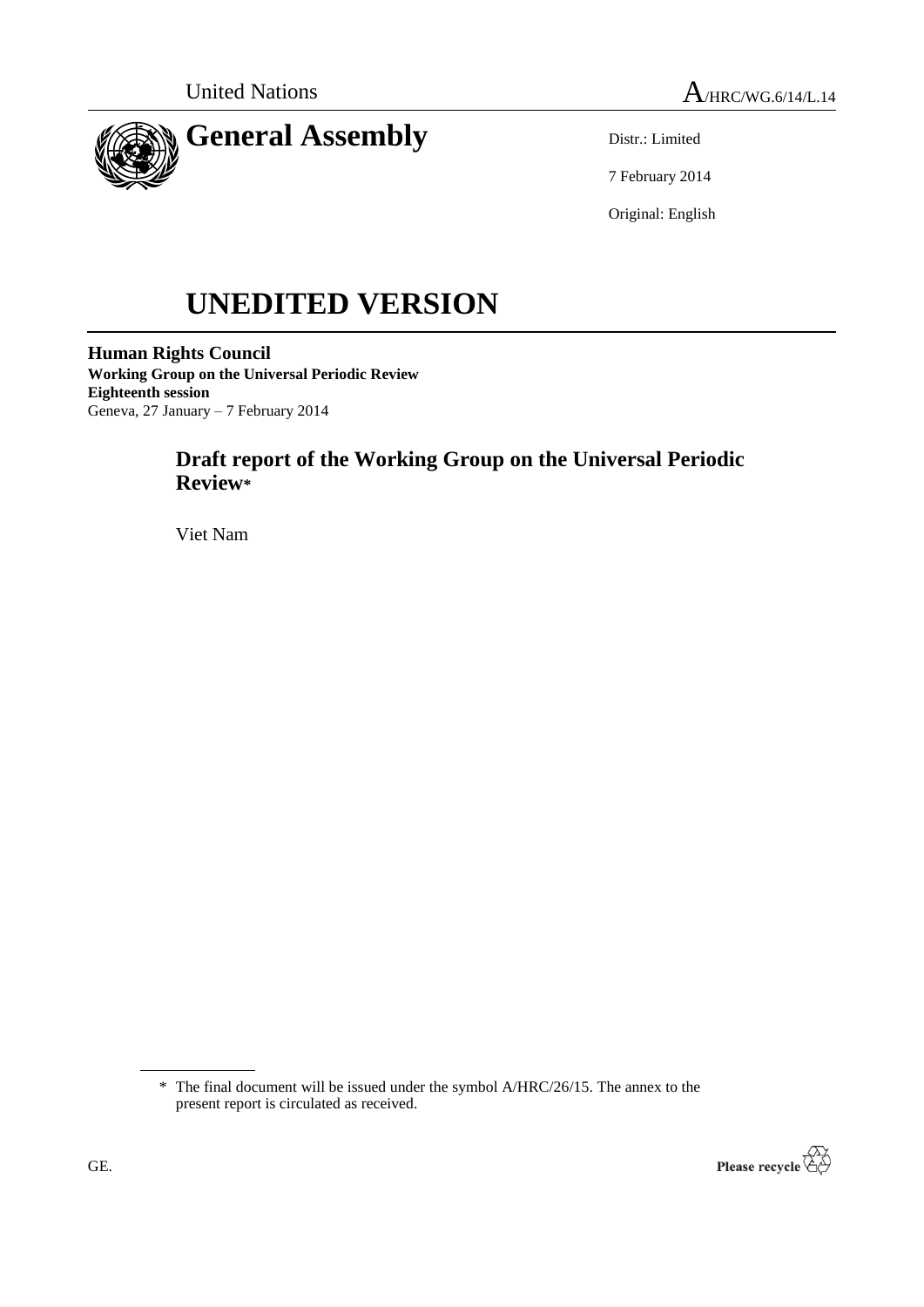## **A/HRC/WG.6/18/L.14**

# Contents

|       |           | Paragraphs | Page |
|-------|-----------|------------|------|
|       |           | $1 - 4$    | 3    |
|       |           | $5 - 142$  | 3    |
|       | A.        | $5 - 18$   | 3    |
|       | <b>B.</b> | $19 - 142$ | 5    |
| Н.    |           | 143–144    | 13   |
| Annex |           |            |      |
|       |           |            | 29   |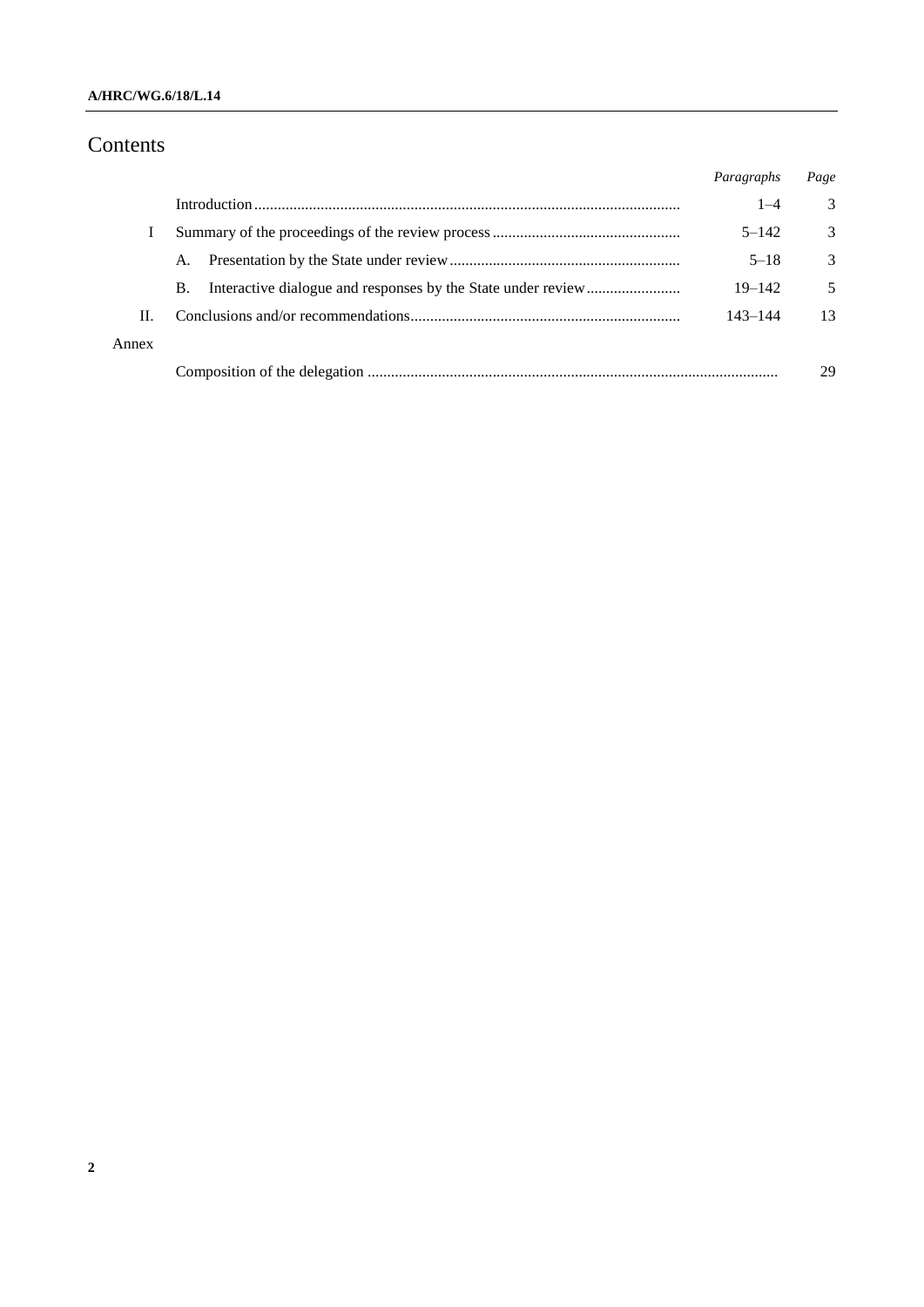## **Introduction**

1. The Working Group on the Universal Periodic Review (UPR), established in accordance with Human Rights Council resolution 5/1 of 18 June 2007, held its eighteenth session from 27 January to 7 February 2014. The review of Viet Nam was held at the 16th meeting on 5 February 2014. The delegation of Viet Nam was headed by Mr. Ha Kim Ngoc, Deputy Minister of Foreign Affairs At its 18th meeting held on 7 February 2014, the Working Group adopted the report on Viet Nam

2. On 15 January 2014, the Human Rights Council selected the following group of rapporteurs (troika) to facilitate the review of Viet Nam: Costa Rica, Kazakhstan and Kenya.

3. In accordance with paragraph 15 of the annex to resolution 5/1 and paragraph 5 of the annex to resolution 16/21, the following documents were issued for the review of Viet Nam:

(a) A national report submitted/written presentation made in accordance with paragraph 15 (a) (A/HRC/WG.6/18/VNM/1);

(b) A compilation prepared by OHCHR in accordance with paragraph 15 (b) (A/HRC/WG.6/18/VNM/2);

(c) A summary prepared by OHCHR in accordance with paragraph 15 (c) (A/HRC/WG.6/18/VNM/3).

4. A list of questions prepared in advance by Belgium, Canada, Czech Republic, Germany, Mexico, the Netherlands, Norway, the United States of America and the United Kingdom of Great Britain and Northern Ireland was transmitted to Viet Nam through the troika. These questions are available on the extranet of the UPR.

## **I. Summary of the proceedings of the review process**

#### **A. Presentation by the State under review**

5. The Vietnamese delegation was led by H.E. Mr. Ha Kim Ngoc, Vice-Minister of Foreign Affairs, and was composed of 22 representatives from 11 government agencies namely the Office of the Government, Ministry of Foreign Affairs, Ministry of Justice, Ministry of Public Security, Ministry of Labour, Invalids and Social Affairs, Ministry of Information and Communications, Ministry of Planning and Investment, Government Committee for Religious Affairs, Committee of Ethnic Minorities, People's Supreme Court, and Mass Communication and Education Department of the Centre Committee of the Vietnamese Communist Party.

6. In its first UPR in May 2009, Viet Nam received 123 recommendations from 60 countries, 96 among which were accepted. To date, all accepted recommendations have been implemented in all domains, particularly development of laws and policies on human rights, poverty reduction, sustainable economic development, social security, employment, education and healthcare, fundamental freedoms of citizens and the rights of vulnerable groups.

7. Viet Nam's consistent policy is to respect, protect and promote all fundamental human rights and freedoms, which provides the guiding principle for all strategies and policies for national socio-economic development. Viet Nam has maintained an environment of peace and stability, sustained economic growth and improved people's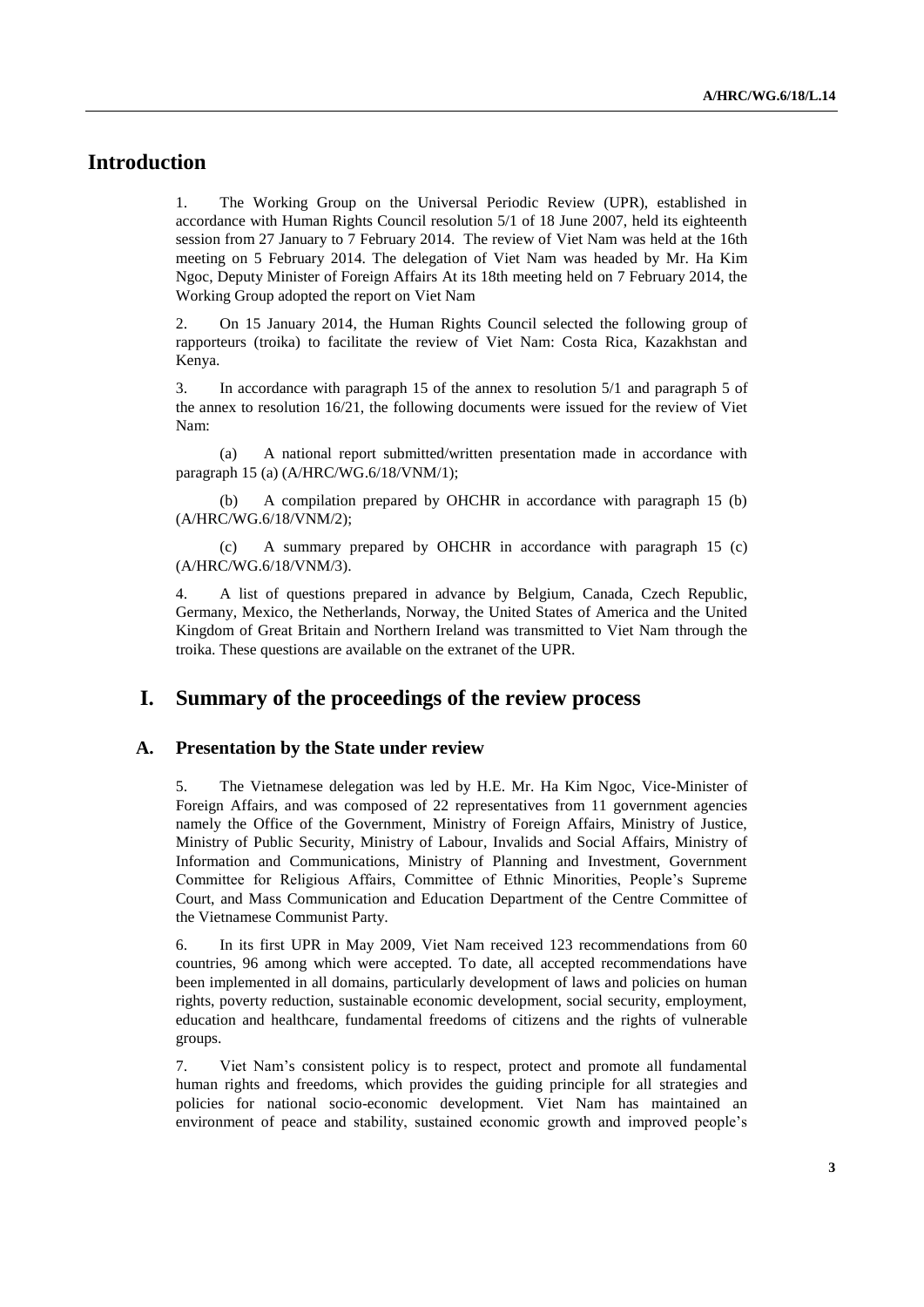material and cultural life. This has created necessary preconditions for the promotion and protection of human rights in all political, civil, economic, cultural and social domains.

8. On 28 November 2013, the National Assembly adopted a Constitution that is a step forward toward a rule-of-law state and institutionalization of human rights in conformity with international human rights norms and instruments, to which Viet Nam is a party. Since 2009, twenty-five key laws have been enacted or amended for better respect for and exercise of human rights; forty-one national socio-economic development strategies and programmes have been approved and implemented.

9. Viet Nam has strengthened cooperation and engagement with regional and international organizations, the HRC in particular thus making remarkable contribution to the cause of human rights.

10. Viet Nam has been recognised internationally as one of the top performers in attaining the MDGs. The economic growth of 5.5-6% between 2009-2012 permitted Viet Nam to accomplish the many set targets in labour, employment, healthcare, education and social security, such as creating 1.5 million new jobs every year, keeping unemployment below 2%, and completing the universalization of primary and secondary education.

11. By the end of 2013, there were a total of 997 print newspapers with 1084 publications. Nearly 17,000 licensed journalists are working in Viet Nam. Regular Internet users account for 34 per cent of the population.

12. There are 460 associations, social and professional organisations active at provincial, inter-provincial and national levels as compared to 380 in 2009; 20 business trade union organizations; over 36,000 associations, unions of association and clubs at local levels operating in all walks of life.

13. The consistent policy of Viet Nam is to respect, ensure and create enabling conditions for all people to exercise the freedom of religion and belief. There are 8500 religion and belief-related activities of different scopes taking place annually throughout the country.

14. In June 2012, Viet Nam signed and ratified the Convention against Transnational Organized Crime and the Protocol to Prevent, Suppress and Punish Trafficking in Persons. In November 2013, Viet Nam signed the CAT and will ratify it, together with the CRP D. Viet Nam has also signed a number of ILO conventions related to labour and employment.

15. Viet Nam has presented reports on the CERD Committee in February 2012, the CRC Committee in May 2012, submitted reports on the ICESCR and the CEDAW, and is in the process of drafting the report on the ICCPR.

16. Viet Nam has received 5 special procedures, including the Independent Expert on Minority Issues (July 2010), Independent Expert on Extreme Poverty (August 2010), Independent Expert on Foreign Debt (March 2011), Special Rapporteur on the Rights to Health (December 2011) and Independent Expert in the Field of Cultural Rights (November 2013), and extended invitations to three others. The Special Rapporteur on freedom of religion or belief is scheduled to visit Viet Nam in August 2014.

17. At the regional level, Viet Nam has made remarkable contribution to the establishment and operation of the ASEAN Intergovernmental Commission on Human Rights, ASEAN Commission on Protecting and Promoting the Rights of Women and Children. Especially, Viet Nam has joined other ASEAN countries in developing and adopting the ASEAN Human Rights Declaration in November 2011.

18. Viet Nam still faces many challenges, including consequences of wars, natural disasters, pandemics, climate change as well as the negative impacts of globalization. The legal system still sees lack of uniformity and overlapping. Being conscious of difficulties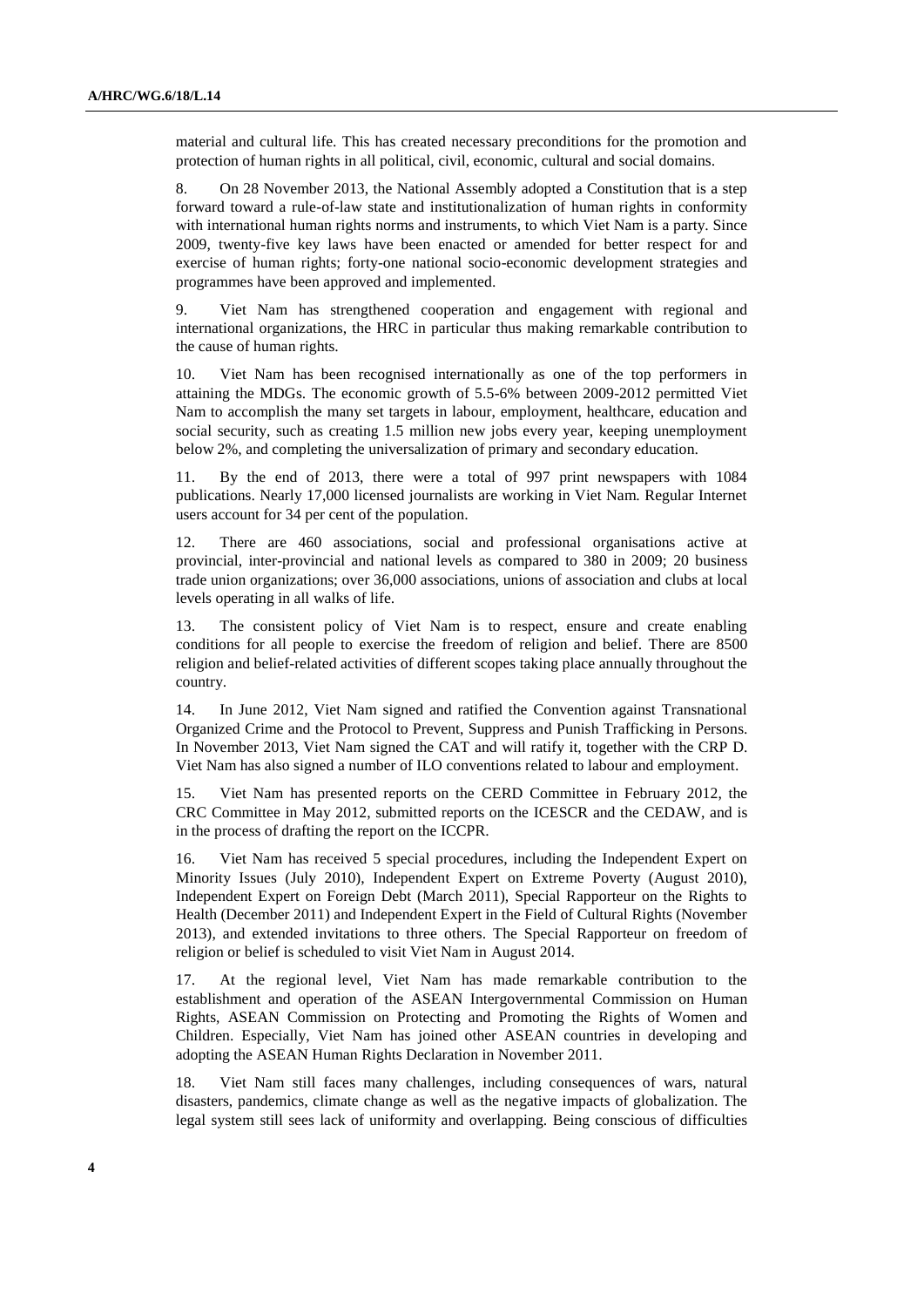and challenges, the Government will continue improving the legal system based on the 2013 Constitution. National programs have been implemented in specific areas to raise the accessibility of disadvantaged groups to the social security system. At the international level, Viet Nam advocates continued strengthened cooperation with all countries, UN mechanisms and specialized agencies; actively and responsively participates in the work of the Human Rights Council.

### **B. Interactive dialogue and responses by the State under review**

19. During the interactive dialogue, 106 delegations made statements. Recommendations made during the dialogue are to be found in section II of the present report.

20. Norway recognized progress made towards achieving ICESR standards and a more vibrant and open civil society. It noted the importance of freedom of expression and role of the media in socioeconomic development.

21. Oman welcomed improvement in educational, health-care and social welfare services, and programmes aimed at developing the labour market, reducing poverty and providing adequate housing.

22. Pakistan commended accession to several international human rights instruments, cooperation with HRC special procedures and political and economic reforms undertaken to meet its international human rights obligations.

23. Thailand noted the new Constitution, which would create a stronger human rights foundation, and adoption of a national action plan to build a safer living environment for children. It encouraged establishment of an NHRI.

24. Poland commended ongoing efforts to comply with international obligations. It remained concerned about the situation of human rights defenders, religious and ethnic minorities.

25. Portugal welcomed cooperation with special procedures and death penalty reforms. It noted efforts to improve socioeconomic conditions, which had resulted in a reduction in poverty and greater access to education and health care.

26. The Republic of Korea acknowledged efforts to strengthen human rights legislation and policies by accelerating amendments to the Constitution. It commended signing of the CRPD and CAT, and encouraged their ratification.

27. The Republic of Moldova asked what services were provided to child victims of commercial sexual exploitation. It shared treaty body views on the need to expedite judicial reform and strengthen the juvenile justice system.

28. Hungary noted improvements in human rights education. It was concerned about recent legislation restricting freedom of expression and prosecuting writers, journalists, bloggers and human rights defenders.

29. The Russian Federation commended adoption of amendments to the Penal Code, and welcomed improvements in social welfare and broader access to education and healthcare.

30. Senegal noted progress in ensuring the economic, social and cultural rights of the Vietnamese people, particularly measures to promote socio-economic development and the rights of children and older persons.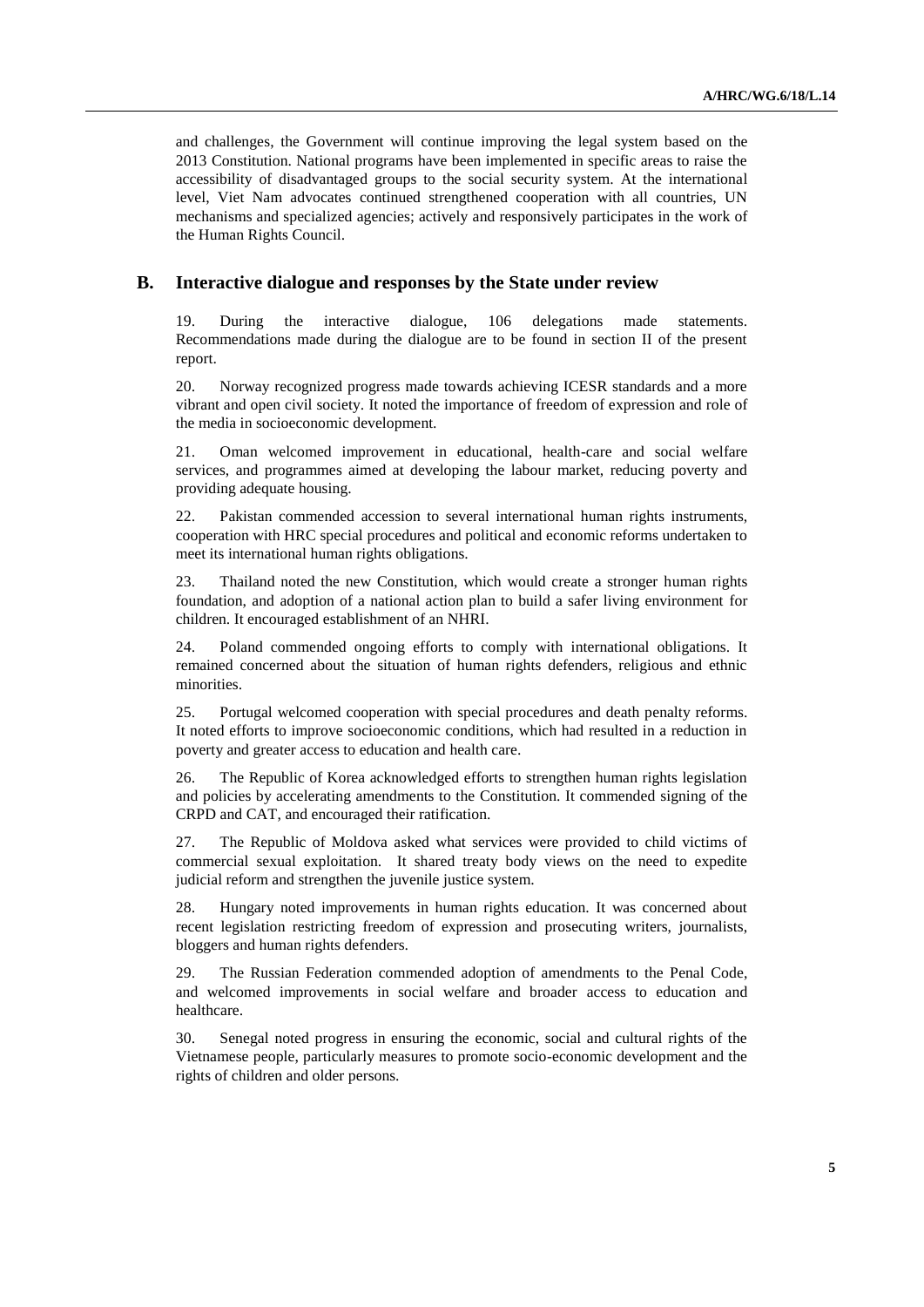31. Serbia welcomed legislative reforms and the continuous development of a legal framework in compliance with international human rights instruments to improve the effectiveness of the rule of law and functioning of institutions.

32. Singapore noted implementation of national programmes to improve access to education, housing, health-care services. It also noted progress in reducing poverty and infant mortality and promoting religious harmony.

33. Slovakia commended cooperation with special procedures and adoption of legislation on socio-economic rights. It invited the Government to take legislative and institutional measures to ensure that freedom of expression and assembly are in line with international standards.

34. Slovenia commended initiatives to improve children's rights, but remained concerned about discrimination against girls, child prostitution and child labour. It commended withdrawal of reservations to OP-CRC-AC.

35. South Sudan appreciated steps to integrate human rights in police training college curricula and engagement with human rights mechanisms. It encouraged continued efforts to provide education to all without discrimination.

36. Spain expressed concern about the lack of an independent national human rights institution and the imposition of the death penalty for drug trafficking.

37. Sri Lanka praised the early attainment of MDGs, particularly regarding hunger alleviation and poverty reduction. It noted that ratification of the ICRMW and a visit by the Special Rapporteur on migrants, were under consideration.

38. The State of Palestine welcomed efforts to broaden access to social security and to improve the quality of education.

39. Sudan commended the role given to civil society and the media in amending the Constitution. It praised the achievement of the MDG on poverty reduction ahead of schedule.

40. Sweden noted an increase in regulations to control internet, and arrests of persons for exercising their right to freedom of expression.

41. Switzerland welcomed signature of the CAT. It expressed concern about the right to freedom of expression, peaceful assembly, and association.

42. Syria commended the broad consultations held for the preparation of the national report through a frank dialogue among stakeholders.

43. The Philippines noted progress in ratifying international human rights instruments and engagement with regional human rights bodies. It praised that constitutional amendments included human rights.

44. Timor-Leste noted steps to strengthen the legal system to ensure the protection and promotion of human rights of citizens, particularly in the area of health.

45. Togo noted progress to honour its international commitments. It commended achieving most of MDGs.

46. Tunisia noted progress made since its review in 2009. It encouraged fighting more effectively all forms of discrimination against women.

47. Turkey commended steps to protect the rights of vulnerable groups. It expressed concern about the income gap between rich and poor.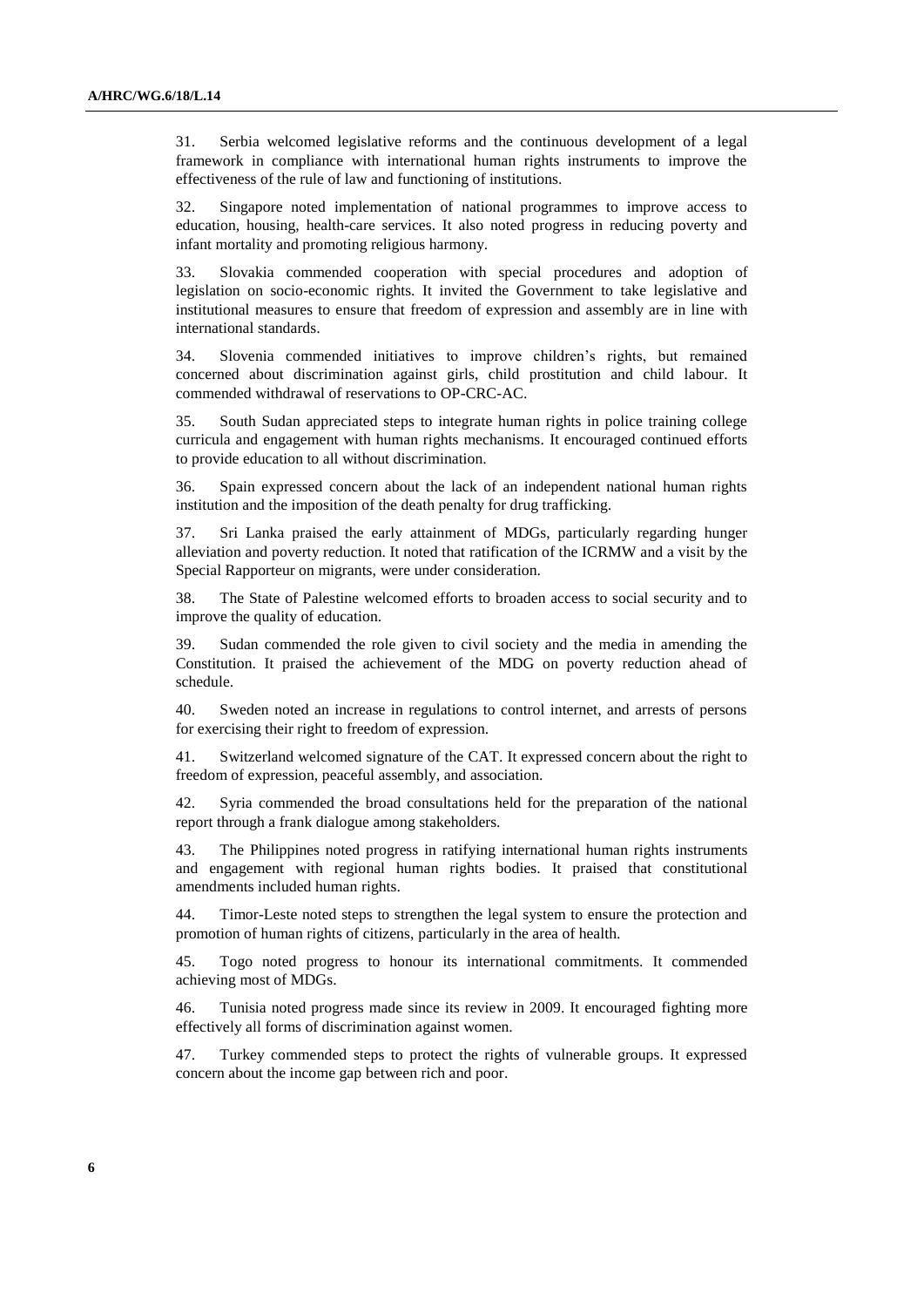48. Kazakhstan noted signing of the CRPD and ratification of the CAT, and steps taken in human rights education among governmental bodies to secure freedom of religion and social welfare provision.

49. The United Arab Emirates commended policies and laws regarding the human rights of the population.

50. The United Kingdom of Great Britain and Northern Ireland encouraged Viet Nam to ensure that all citizens have the right to freedom of expression and assembly without fear of harassment or imprisonment.

51. The United States of America welcomed progress on protecting the rights of LGBT persons. It expressed concern about restrictions on freedom of religion and formation of independent trade unions, and about harassment of unregistered churches.

52. Uruguay highlighted abolition of the death penalty for some crimes, signature of the CRPD, and policies aimed at strengthening human rights education.

53. Uzbekistan commended attention paid to the UPR. It noted strengthening of constitutional guarantees, amendments to the Penal Code and implementation of various human rights awareness-raising programmes.

54. The Bolivarian Republic of Venezuela praised progress made, particularly with regard to the achievement of most of MDGs.

55. Yemen commended efforts to improve and develop the human rights situation. It highlighted various measures, including laws to protect aged persons, persons with disabilities, and trade unions.

56. The delegation reaffirmed the commitment and efforts made by the Government to protect and promote human rights by giving detailed supplementary evidence on domestic legal reform, accession to and implementation of international instruments and MDGs accomplishment, exercise of freedom of opinion and speech, and implementation of the Penal Code and Criminal Procedure Code.

57. The delegation introduced the drafting and adopting process of the 2013 Constitution, which gives human rights, together with rights of citizens, higher priority than ever before. Under the 2013 Constitution, while restrictions may be put on the exercise of rights for national security, public order and health or morality, they are in conformity with international standards.

58. The newly amended Land Law protects the rights of citizens, especially the rights and legitimate benefits of women citizens regarding their ownership and use.

59. There has been a reduction in the number of crimes subject to the death penalty in the Penal Code since 2009. Viet Nam will work to further reduce the number of crimes subject to this punishment, particularly during the amending process of the Penal Code by 2016. By 2016, projects on laws related to human rights such as Amended Law on the Press, Law on Association, Law on Demonstration, Law on Information Access, will be submitted for the consideration of the National Assembly.

60. A report on the ICCPR is being prepared for submission within 2014. The possibility of acceding to the Convention on Stateless Persons is robustly studied. Other studies on international human rights instruments are under way, including the Rome Statue.

61. Accomplishments of MDGs were emphasized as three goals of poverty alleviation, universal primary education and gender equity enhancement have been achieved ahead schedule. Much progress has been made in achieving other goals. Viet Nam's post-2015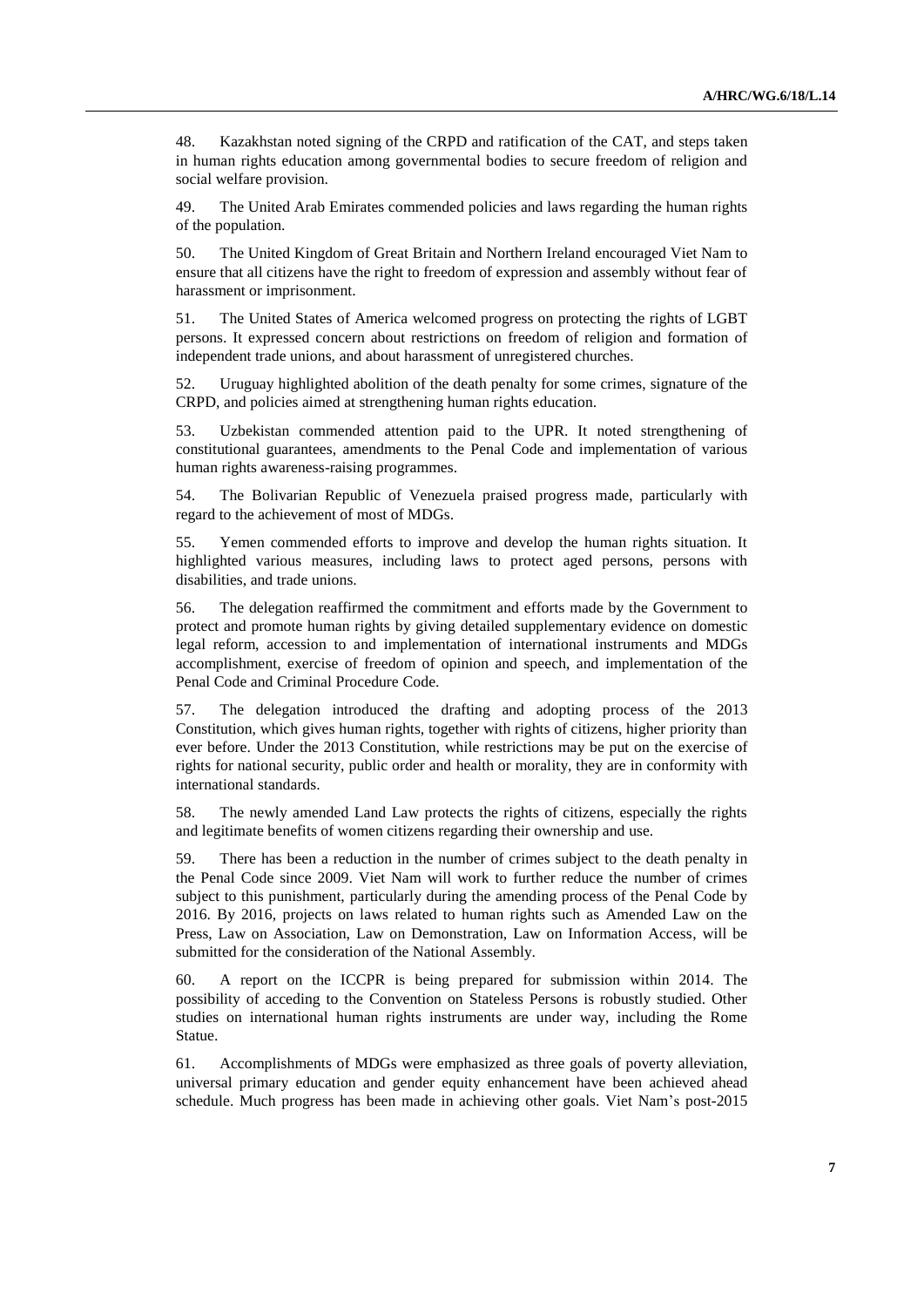agenda will focus on sustaining and improving results achieved in the domains of poverty reduction, social equity and HIV/AIDS.

62. The recent boom of mass media, the outstanding use of Internet has helped improve the exercise of freedoms of press, expression, opinion and access to information. Public debate took place on democracy from the National Assembly to other people's fora and the press touching various topics, including public poll of confidence in elected public officials at all levels in 2013.

63. In conformity with the ICCPR, restrictions on the exercise of freedoms of expression and opinion are intended to protect public security, safety, order, health and morality, and to prevent the abuse of freedoms to infringe legitimate rights, benefits or dignity of other people and entities. Provisions of Decree 72 are in full conformity with Laws on the Press and Telecommunications.

64. The delegation explained how provisions on national security and public order in the Penal Code are established and implemented in accordance with the UDHR and the ICCPR. It confirmed that both in law and in practice, persons under legal processes, including pretrial detainees and prisoners, enjoy without discrimination rights and benefits such as family visits, legal assistance, access to justice, telecommunication services, food, health care, recreational activities, etc.

65. Afghanistan noted positive measures, including in expanding the infrastructure of education for people of different age groups, and working with UN bodies to enhance cooperation in the fight against child-related sexual criminals in the region.

66. Albania commended cooperation with interested parties at the national level to prepare the national report, and the consultation process for amendments to the Constitution. It welcomed steps to limit the scope of death penalty crimes.

67. Algeria commended legislative measures to improve the enjoyment of human rights. It referred to the promotion of economic, social and cultural rights, and actions taken in education, health and social services.

68. Angola noted progress made since its last review. It commended efforts in the area of education and asked for more information on results obtained on the policy to integrate human rights in education.

69. Nicaragua commended cooperation with special procedures and treaty bodies, and legislative measures to promote respect for human rights.

70. Australia welcomed accession to the CAT and acknowledged the reduction in the number of crimes incurring the death penalty. It remained concerned about restrictions on freedom of expression, assembly, and association.

71. Austria was concerned about the number of persons on death row, restrictions on freedom of expression, arrests of journalists and peaceful activists and that the Government prevented human rights activists from travelling to Geneva.

72. Azerbaijan appreciated accession, inter alia, to the UN Convention against Transnational Organized Crime and ILO Convention No. 122 on employment policy, and commended cooperation with human rights instruments.

73. Bangladesh expressed appreciation for socio-economic improvement and for measures to continue legal reforms, as recommended by Bangladesh during the first UPR. It acknowledged remaining challenges.

74. Belarus commended enactment or amendment of laws to boost the enjoyment of human rights, particularly the Law on Human Trafficking. It noted achievements in hunger alleviation, poverty reduction, health care and education.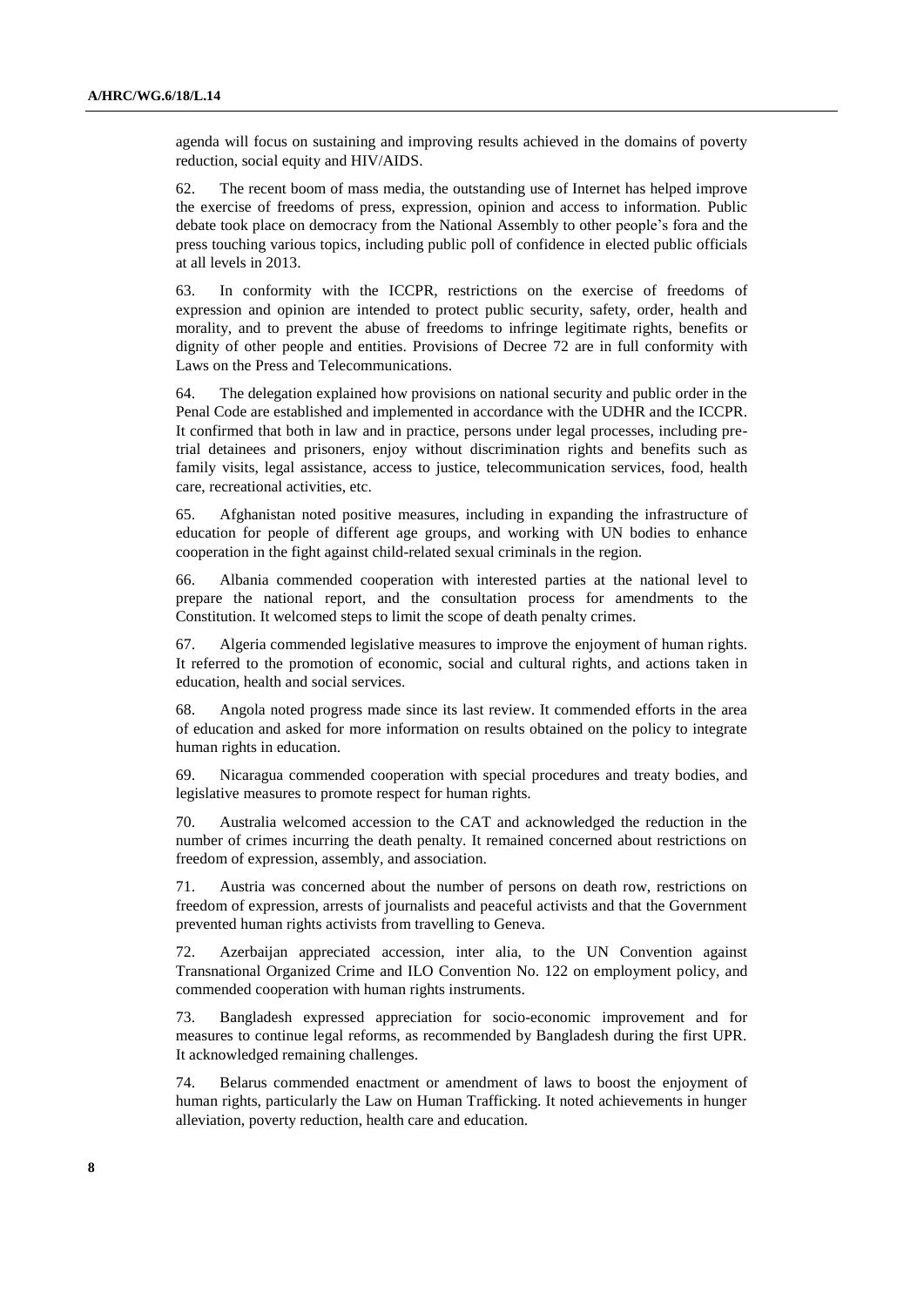75. Belgium congratulated advances made since the first UPR cycle.

76. Bhutan commended adoption of new legislation and reform of existing laws. It praised attainment of the MDGs relating to hunger alleviation and poverty reduction, malaria prevention and universal primary education.

77. Bolivia (Plurinational State of) welcomed human rights education and training programmes for civil servants, and gender equality policies and programmes. It praised achievements in poverty reduction.

78. Bosnia and Herzegovina noted accession to the CAT. It commended awarenessraising measures towards the implementation of recommendations, and dialogue and cooperation with UN human rights mechanisms. It acknowledged commitment to overcome shortcomings.

79. Brazil noted reduction in extreme poverty, elimination of hunger, increased women's participation in Parliament and in Government, and amendments to the Land Law. It urged review of the list of crimes punishable by death.

80. Brunei Darussalam welcomed progress in improving economic, social and cultural rights and efforts to improve social welfare, alleviate hunger, reduce poverty and protect the rights of vulnerable groups, including women.

81. Burkina Faso, while acknowledging improvements, urged continuing efforts in human rights education, the rights of persons with disabilities, school enrolment and women's participation in decision-making.

82. Cabo Verde noted progress in numerous areas, including the Government's intention to create an NHRI. It highlighted programmes in place on gender equality, the protection of children and older persons.

83. Cambodia commended strengthening of the legal system and policies to ensure better economic, social, civil and political rights, and achievements in gender equality and women's rights.

84. Canada asked whether a date had been set for the adoption of the law on access to information in line with Canada's previous recommendation and Viet Nam's international commitments under the 2009 UPR.

85. Chad noted that since the previous review, the promotion and protection of human rights had been made a core element of socio-economic development strategies.

86. Chile commended efforts to promote and protect human rights, including adoption of action plans, strengthening of the institutional framework, and amendments to existing legislation.

87. China commended implementation of previous recommendations, promotion of the law on persons with disabilities, promotion of economic growth and of gender equality, and protection of the rights of women and children.

88. The Congo noted visits by four special procedures mandate holders, and efforts made in education, economic development and health.

89. Cuba, citing statements by Vietnamese and Cuban leaders in previous decades, confirmed its ongoing solidarity with the people of Viet Nam.

90. The Czech Republic noted adoption of the new Constitution following a broad consultative process, lifting of the ban on same-sex marriage and the recent CAT signature.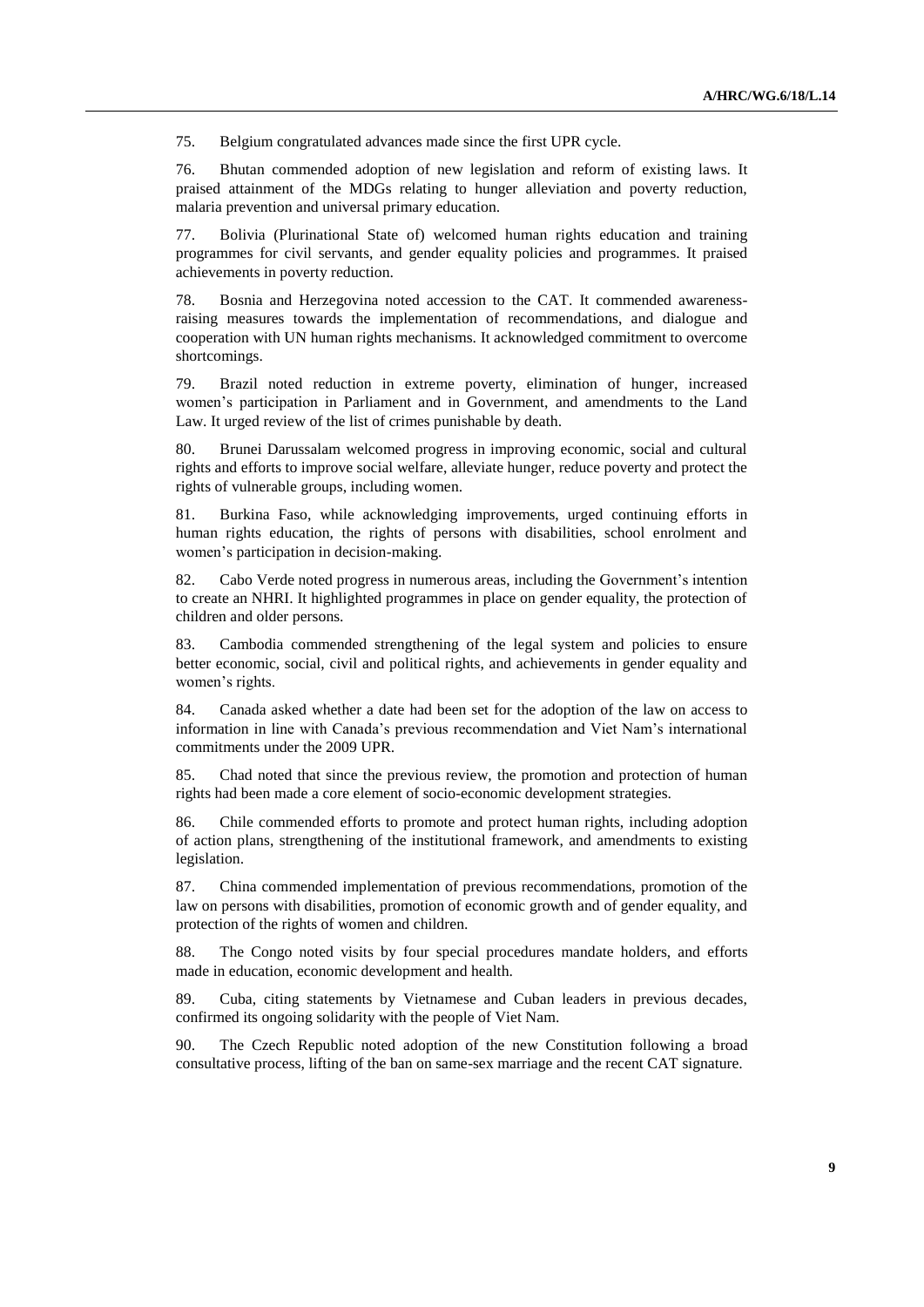91. The Democratic People's Republic of Korea expressed appreciation for policies and legal measures adopted to further improve the rights and freedoms of all people and encouraged continued efforts.

92. Denmark noted socio-economic progress and welcomed the new Constitution, which placed greater emphasis on human rights and the rule of law. It remained concerned about restrictions on freedom of expression.

93. Djibouti welcomed sustainable poverty reduction programmes focusing on the most vulnerable and disadvantaged groups, and gender equality strategy aimed at eliminating gender disparities and promoting women in society.

94. Ecuador commended programmes aimed at poverty reduction and eradication of child prostitution and human trafficking. It welcomed ratification of the Hague Adoption Convention and enactment of the Law on Persons with Disability.

95. Egypt noted increased human rights education and training activities. It requested details of plans aimed at translating the country's macroeconomic performance into enhanced measures of social justice and human development.

96. Estonia acknowledged the recent signing of the CAT, but noted deficiencies in ensuring the enjoyment of basic civil and political rights. It regretted the continued use of the death penalty.

97. Ethiopia welcomed birth registration campaign, progress in reducing statelessness, and sustainable poverty reduction programmes, and special attention paid to disadvantaged groups in housing and education.

98. Finland congratulated achievements in decreasing poverty and improving access to healthcare and education. It asked how freedom of expression online was ensured in legislation.

99. France was concerned about renewed executions and recent death sentences. France invited Viet Nam to adopt a moratorium and engage in a national debate on abolition of the death penalty. It was concerned about restrictions on freedom of expression.

100. The delegation noted that activities by trade unions were fully guaranteed by the Constitution, the Law on Trade Union 2012, the Labour Code 2009 and other legal provisions. Legal provisions ensure the rights of workers to trade union, the responsibility by trade unions in protecting the legal rights and interests of workers. Progress has been recognized in trade unions' activities with an increase in trade union members to over 500.000 and 4000 trade unions local branches only within 2013.

101. A number of legal documents, national policies deal with the rights of the child, especially regarding child labour, child prostitution, and child pornography. Viet Nam cooperates with other international organzations, including the ILO.

102. The delegation noted progress in protecting and promoting freedom of religion and belief over the last years, such as the increasing number of recognized religious organizations, favourable conditions for worship places. The publication of books and items for religious purposes, and importing and printing religious books in ethnic minorities languages are facilitated. Charity and humanitarian actions by religious organs and dignitaries are encouraged.

103. All ethnic minorities have been given enabling conditions to enjoy equality with the majority group. Since the last UPR, the human rights of ethnic minorities have been better protected and promoted. Viet Nam records a high number of National Assembly deputies as well as provincial and local council members from ethnic minorities. Remote and mountainous regions are covered by Internet and other broadcasting services, including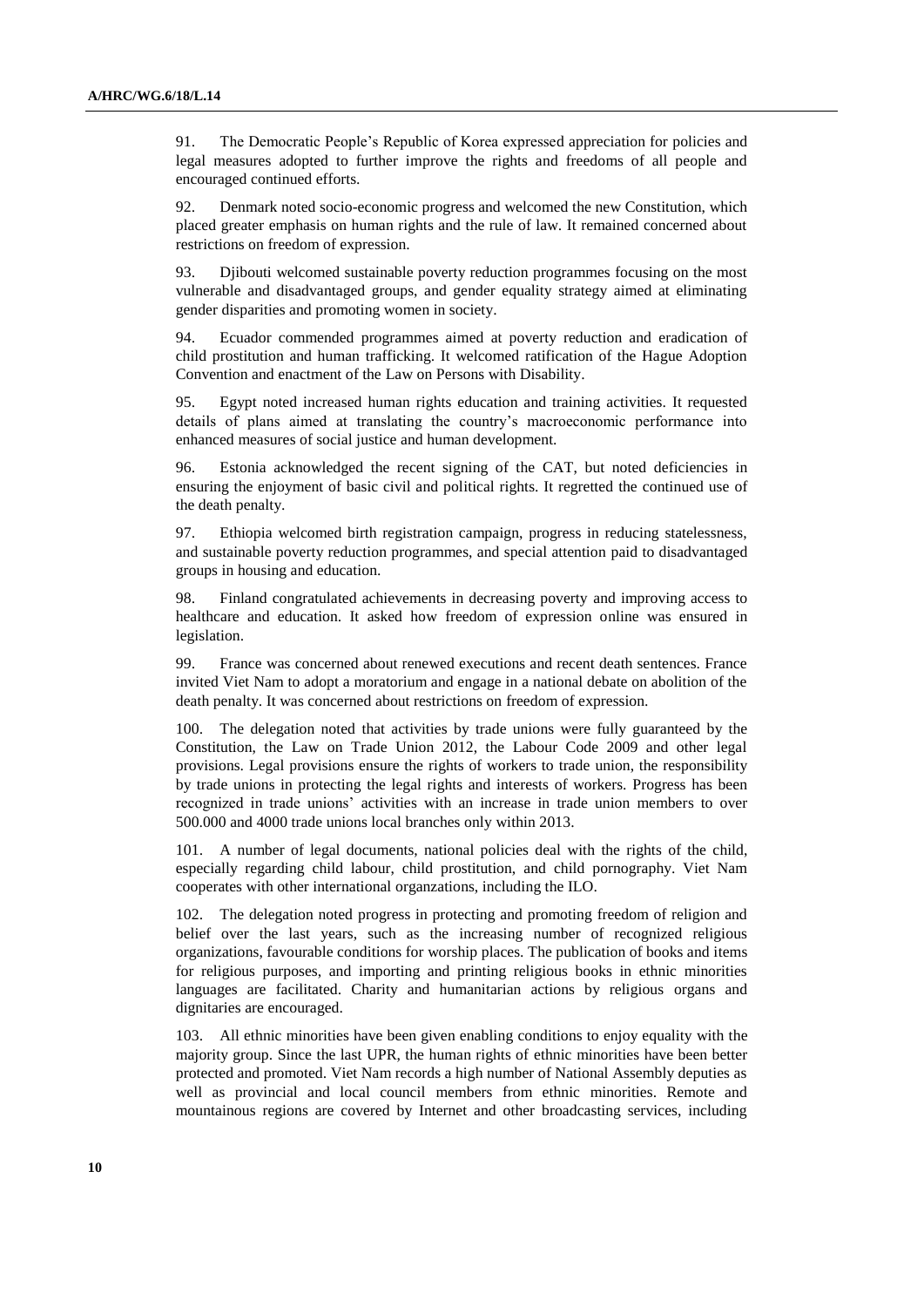channels broadcasted in minority languages. Legal assistance for ethnic minorities are intensified with nearly 2000 clubs in regions with ethnic minorities. A Law on Ethnic Minorities will be developed in the context of the implementation of the 2013 Constitution.

104. Viet Nam upholds the principles of fairness and equality and guarantees their enforcement. Fundamental principles to ensure the rights to counsel of defendants, the right to equality before the law and the presumption of innocence are enshrined in legal provisions. The 2013 Constitution guarantees the principles of independence and sole compliance with the law by judges. In addition, the role and work of lawyers are protected. The right to counsel of detainees and defendants and the equal rights of counsels and procurators are guaranteed.

105. Gabon welcomed legislation adopted to promote and protect the rights of persons with disabilities and combat human trafficking, and a national action plan aimed at providing education for all.

106. Germany commended achievements in combating poverty, signing of the CAT and decision to decriminalize homosexual partnerships.

107. Greece appreciated efforts to eradicate hunger and poverty. It was concerned about restrictions on freedom of expression, association, and assembly.

The Islamic Republic of Iran commended promotion and protection of human rights since the first UPR cycle, including policies on education and the rights of children and persons with disabilities.

109. India welcomed efforts to amend the Constitution to promote and protect human rights, and noted that treaty bodies had welcomed measures to help the poorest ethnic minorities in housing, education and language.

110. Indonesia recognized commitment to human rights through measures to protect civil, political, economic, social and cultural rights and progress in poverty reduction. It encouraged sharing best practices.

111. Romania was confident that, as a member of the HRC, Viet Nam would uphold the highest standards in human rights.

112. Iraq commended the alignment of national legislation with international human rights obligations. It welcomed the National Strategy on Gender Equality and integration of human rights issues into police training college curricula.

113. Ireland was gravely concerned about reported harassment and imprisonment of human rights defenders, and noted the lack of an independent media and reports of increasing surveillance by State-owned Internet providers.

114. Italy commended progress in economic and social rights. It welcomed achievements on the rights of the child and asked about measures envisaged to combat trafficking and sexual abuse of children.

115. Japan appreciated efforts to reduce poverty. It encouraged protection of the rights of vulnerable people. It noted reports of control of the media and constraints on individuals criticizing the Government.

116. Turkmenistan welcomed efforts to strengthen legislative, institutional and policy mechanisms for the protection and promotion of human rights. It looked forward to receiving more information on new human rights safeguards brought by amendments to the Constitution.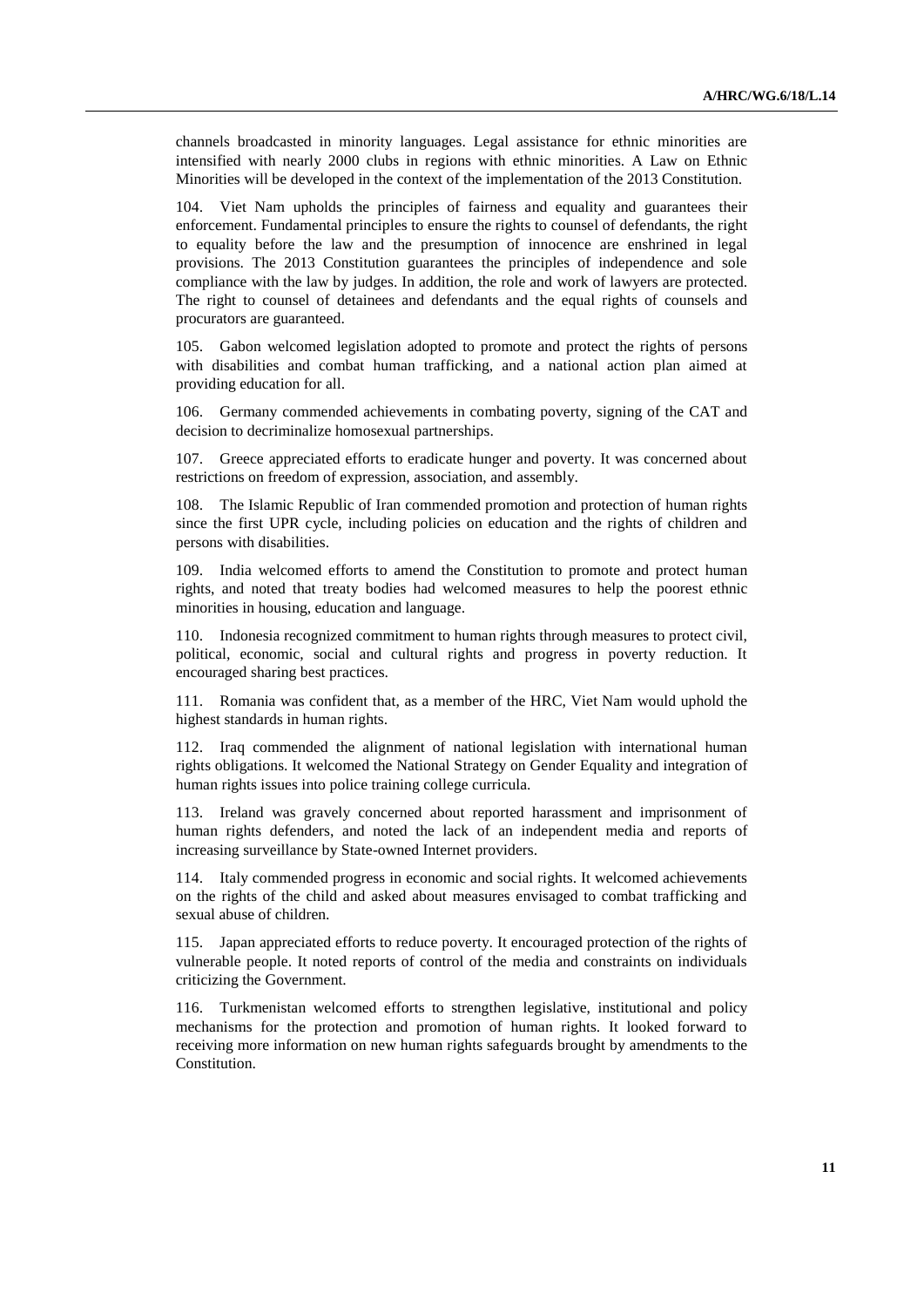117. Kyrgyzstan noted progress in poverty alleviation, and attainment of the MDG on poverty reduction ahead of schedule. Additionally, labour market development programmes have helped workers to find jobs.

118. The Lao People's Democratic Republic appreciated achievements in implementing MDGs and reducing poverty. It encouraged continued cooperation with the UN, international organizations and stakeholders to overcome constraints and challenges.

119. Latvia noted legislative amendments to discontinue the use of the death penalty and life imprisonment for juveniles. It encouraged more efforts to address gender-based violence. It noted cooperation with special procedures.

120. Libya commended adoption of the National Action Plan on older persons and the National Strategy on Gender Equality.

121. Liechtenstein welcomed legislation on gender equality. It noted concerns about discrimination against girls and women and the persistently high level of physical, sexual and psychological violence against women.

122. Lithuania noted cessation of the use of the death penalty for juvenile offenders, but remained concerned about increasing death sentences, restrictions on assembly and harassment of human rights defenders.

123. Luxembourg welcomed progress towards attaining MDGs. It considered that freedom of the press and expression and the right to a fair trial remained major concerns.

124. Madagascar congratulated ratifying several international human rights instruments, normative and institutional plans, and progress in socioeconomic and cultural areas.

125. Malaysia noted significant progress in implementing legislative reforms in line with its previous recommendation, and in human rights education, social welfare, education, hunger eradication and poverty reduction.

126. Mali welcomed measures to strengthen its legal framework by acceding to several international human rights instruments and progress in combating social inequalities and towards attaining MDGs.

127. Mauritania welcomed the establishment of the Committee of Ethnic Minorities to fight against racial discrimination. It commended polices to develop healthcare and education and to promote human rights education.

128. Mexico commended the recently adopted laws against human trafficking and in support of people with disabilities. It praised the withdrawal of reservations to OP-CRC-SC and the national campaign on birth registration.

129. Montenegro was concerned about CRC reports of child prostitution, trafficking and sexual exploitation and commended measures to address those challenges. It asked whether Viet Nam intended to ratify the CAT and its optional protocol and the Rome Statute.

130. Morocco commended attaining the goal of universal primary education and its dynamic socioeconomic situation, which had enabled the early attainment of MDGs.

131. Mozambique praised integration of human rights subjects into school curricula, providing human rights training for police, and achieving most of the MDGs.

132. Myanmar congratulated significant progress in reducing poverty and establishing child health programmes.

133. Namibia welcomed commitment to improving living conditions, significant reduction in the number of crimes subject to the death penalty, and decision to remove the death penalty for juvenile offenders.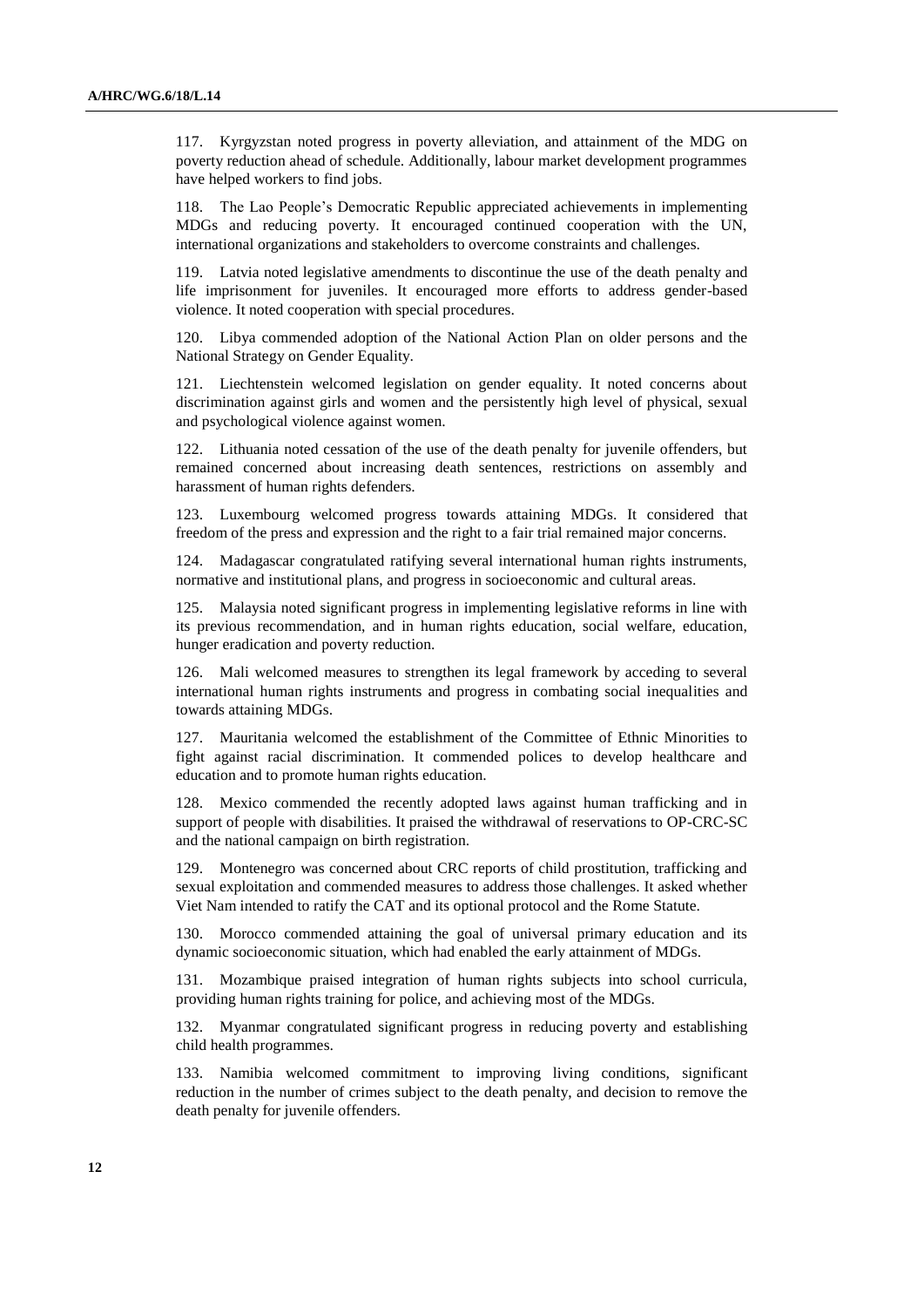134. Nepal commended the early achievement of most MDGs and progress in reducing poverty, creating employment, providing social welfare, healthcare and education, promoting gender equality and protecting the rights of older persons, children and persons with disabilities.

135. The Netherlands was concerned about delays in reforming the Penal Code and Criminal Procedure Code and legislation against human rights defenders and Internet protesters. It encouraged efforts to align national legislation with international standards and promote gender equality and non-discrimination.

136. New Zealand remained concerned about prisoner access to legal advice, harassment of human rights lawyers and allegations of arbitrary arrest and detention. It welcomed reform of application of the death penalty.

137. Argentina, referring to the Law on the Elderly, encouraged sharing good practices with the Independent Expert on the matter. It urged review of legal provisions concerning the death penalty and amendment of the Criminal Procedure Code.

138. Niger welcomed constitutional and legal reforms, strengthening the judiciary and institutions, and policies adopted to ensure human rights. It noted improved living conditions and poverty reduction in line with MDGs.

139. Nigeria invited Viet Nam to align domestic legislation with international human rights instruments and to further disseminate human rights-related information. It urged strengthening the disaster management capacity to include prevention, facilitating access to healthcare, prioritizing access to education in rural areas, and improving social standards.

140. Viet Nam reiterated advocacy for dialogue and cooperation on human rights. Viet Nam has held periodic bilateral dialogues on human rights with a number of countries while also working actively with UN specialised agencies on human rights.

141. Viet Nam thanked for constructive comments and recommendations. As the UPR mechanism is aimed at improving the human rights situation on the ground, the greatest benefit will result from implementation of realistic and deliverable recommendations.

142. Viet Nam will give careful and serious consideration to every recommendation and will respond accordingly in due time.

## **II. Conclusions and/or recommendations**

143. **The following recommendations will be examined by country Viet Nam which will provide responses in due time, but no later than the 26th session of the Human Rights Council in June 2014.**

143.1. **Continue efforts to ratify international human rights instruments, to which Viet Nam is not yet a party (Nicaragua)/ Consider signing and ratifying the main international human rights treaties (Albania)/Continue its accession to international human rights treaties (Azerbaijan)/Ratify international instruments, to which Viet Nam is not yet a party (Niger);**

143.2. **In its implementation of Constitution article 69, ensure compliance with its obligations under the ICCPR (Norway);**

143.3. **Continue to strengthen its efforts to promote and protect fundamental freedoms and rights guaranteed by the ICCPR (Republic of Korea);**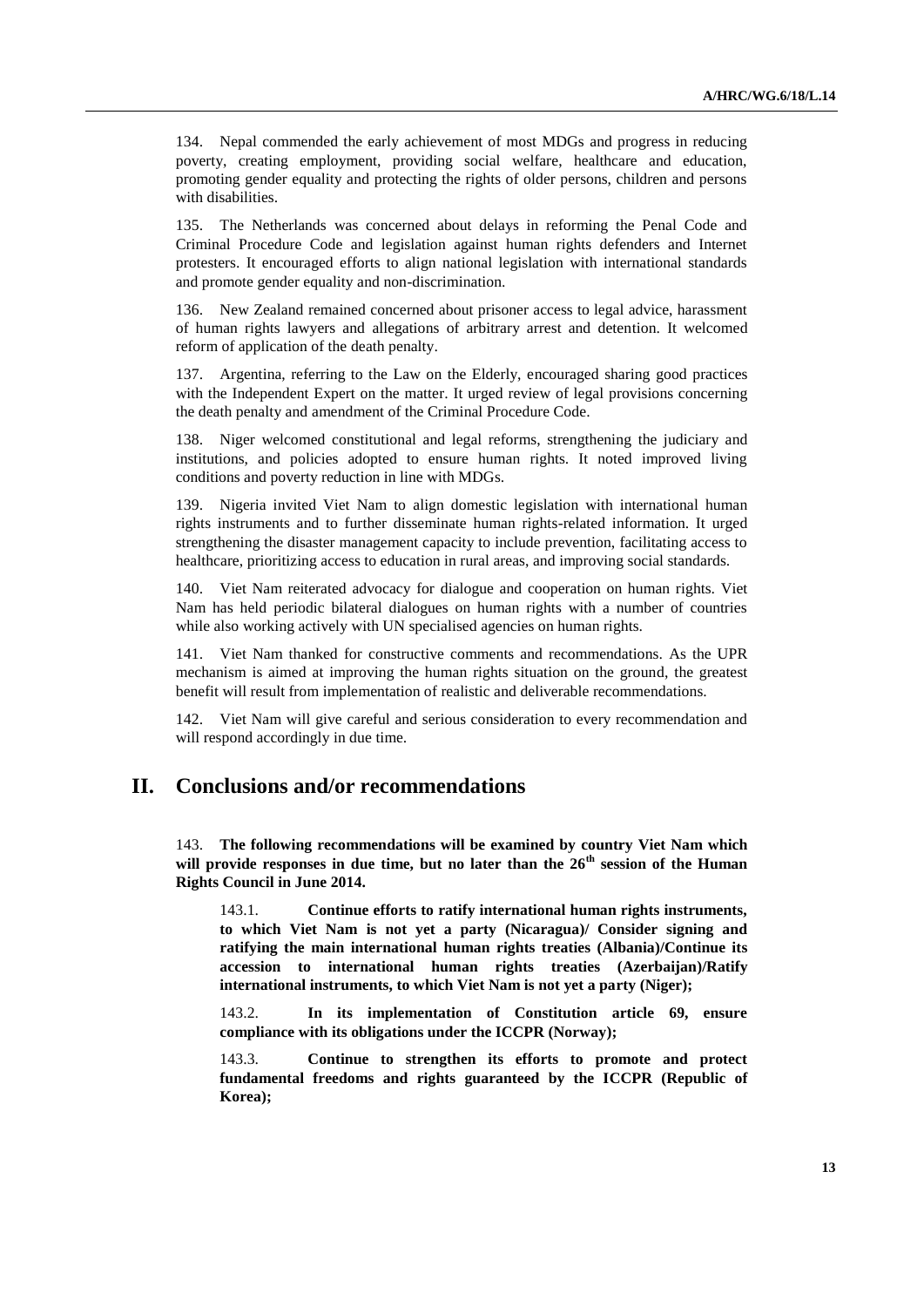143.4. **Ensure that any law governing the internet is in compliance with Viet Nam's international human rights obligations as a State party to the ICCPR (Belgium);**

143.5. **Consider ratifying the Second Optional Protocol to the ICCPR aiming at the abolition of the death penalty (Djibouti);**

143.6. **Ratify the Second Optional Protocol to the ICCPR aiming at the abolition of the death penalty (Portugal, Uruguay);**

143.7. **Consider ratifying the Optional Protocol to the ICESCR (Spain)/Sign and ratify the Optional Protocol to the ICESCR (Portugal);**

143.8. **Ratify the First Optional Protocol to the ICCPR; the Optional Protocol to the CAT and the CPED (Portugal);**

143.9. **Continue efforts to accede to international human rights treaties, particularly the Convention against Torture (Kazakhstan);**

143.10. **Take the necessary steps for timely ratification of the CAT (Denmark);**

143.11. **Ensure prompt ratification of the Convention against Torture (Belgium);**

143.12. **Ratify the CAT (Gabon, Mali, Slovakia)/Accede to the CAT (Togo);**

143.13. **Ratify the Convention against Torture and Other Cruel, Inhuman or Degrading Treatment or Punishment as soon as possible (Poland, Switzerland);**

143.14. **Quickly ratify and implement the CAT (United States of America);**

143.15. **Promptly ratify the CAT and sign its Optional Protocol (France)/Ensure speedy ratification of the CAT and the Optional Protocol thereto (Czech Republic)/Ratify the CAT and its Optional Protocol (Austria, Uruguay);**

143.16. **Take a step further by becoming a party to the Optional Protocol to the CRC on a communications procedure (Thailand);**

143.17. **Withdraw reservations to the ICERD and take appropriate measures to combat more effectively discriminatory stereotypes (Gabon);**

143.18. **Consider ratifying the ICRMW (Egypt)/Consider acceding to the ICRMW (Algeria);**

143.19. **Step up efforts to review its domestic legislations and policies with a view to ratifying the ICRMW (Philippines);**

143.20. **Complete the ratification of the Convention on the Rights of Persons with Disabilities (Turkey);**

143.21. **Ratify the CRPD, the CAT, the CPED and ICRMW (Burkina Faso);**

143.22. **Continue efforts undertaken to ensure ratification of the CPED, as well as the main international human rights instruments, to which the country is not yet a party (Argentina);**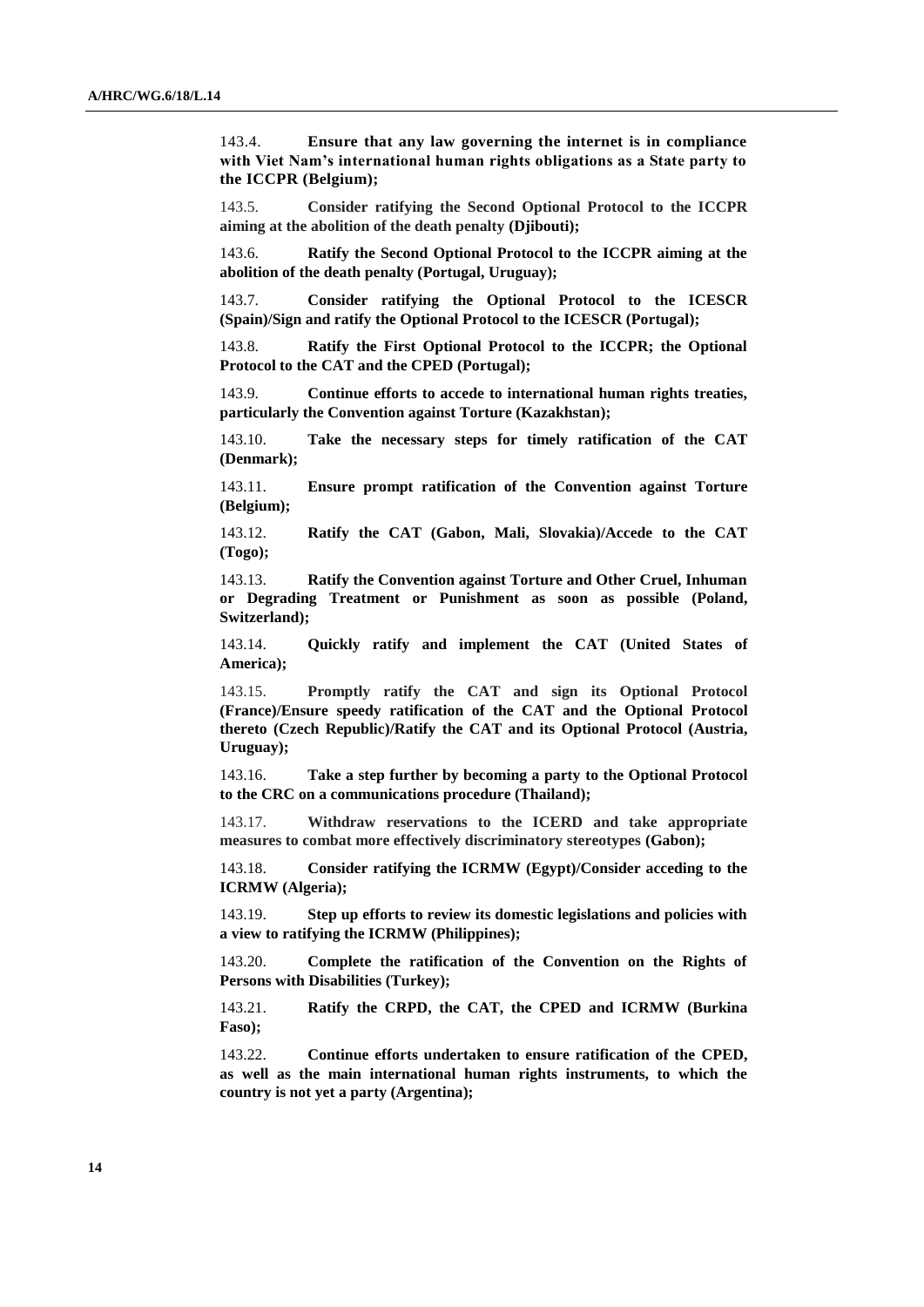143.23. **Consider ratifying the CPED (Uruguay)/Accede to the CPED (Iraq);**

143.24. **Consider ratifying outstanding human rights treaties and the Rome Statute and withdraw existing reservations to treaties, to which Viet Nam is a party (Slovenia);**

143.25. **Continue the ratification of international human rights instruments, considering, in particular, ratification of the Rome Statute of the International Criminal Court (Romania);**

143.26. **Consider ratifying the Rome Statute of the International Criminal Court (Greece, Uruguay)/Take into consideration the possibility of acceding to the Rome Statute of the International Criminal Court (Italy)/Ratify the Rome Statute (Estonia);**

143.27. **Ratify/accede to the Rome Statute of the International Criminal Court and implement it fully at the national level, and accede to the Agreement on Privileges and Immunities of the Court (Slovakia)/Ratify the Rome Statute of the International Criminal Court and fully align its national legislation with all obligations under the Rome Statute (Latvia)/ Accede to the Rome Statute as amended at the Review Conference in Kampala in 2010 and align its national legislation with all obligations under the Rome Statute (Liechtenstein);**

143.28. **Consider ratifying other pending fundamental ILO Conventions such as ILO Convention No. 189 on domestic workers (Uruguay);**

143.29. **Harmonize its legislation, regulations and policies with ILO Convention No. 29 on forced labour and No. 138 on child labour (Uruguay);**

143.30. **Strengthen its legal and institutional framework by ratifying the Convention against Torture and its Optional Protocol, the International Convention for the Protection of All Persons from Enforced Disappearance and the Rome Statute (Tunisia);**

143.31. **Continue with the Constitutional review process aimed at strengthening the legal system and policies on human rights (Mozambique);**

143.32. **Continue developing the human rights legal framework (Sudan);**

143.33. **Implement a legal system which improves the human rights of peasants and other persons working in rural areas (Plurinational State of Bolivia);**

143.34. **Ensure that the 1999 Penal Code and 2003 Criminal Procedures Code, and their implementation are consistent with its international human rights obligations (Norway);**

143.35. **Continue strengthening national mechanisms to promote and protect human rights (Nepal);**

143.36. **Continue efforts to strengthen its institutional frameworks for human rights, including by giving consideration towards the establishment of a national human rights institution as guided by the Paris Principles (Indonesia);**

143.37. **Consider establishing a national human rights institution (Thailand);**

143.38. **Establish a national institution for the promotion and the protection of human rights (Morocco);**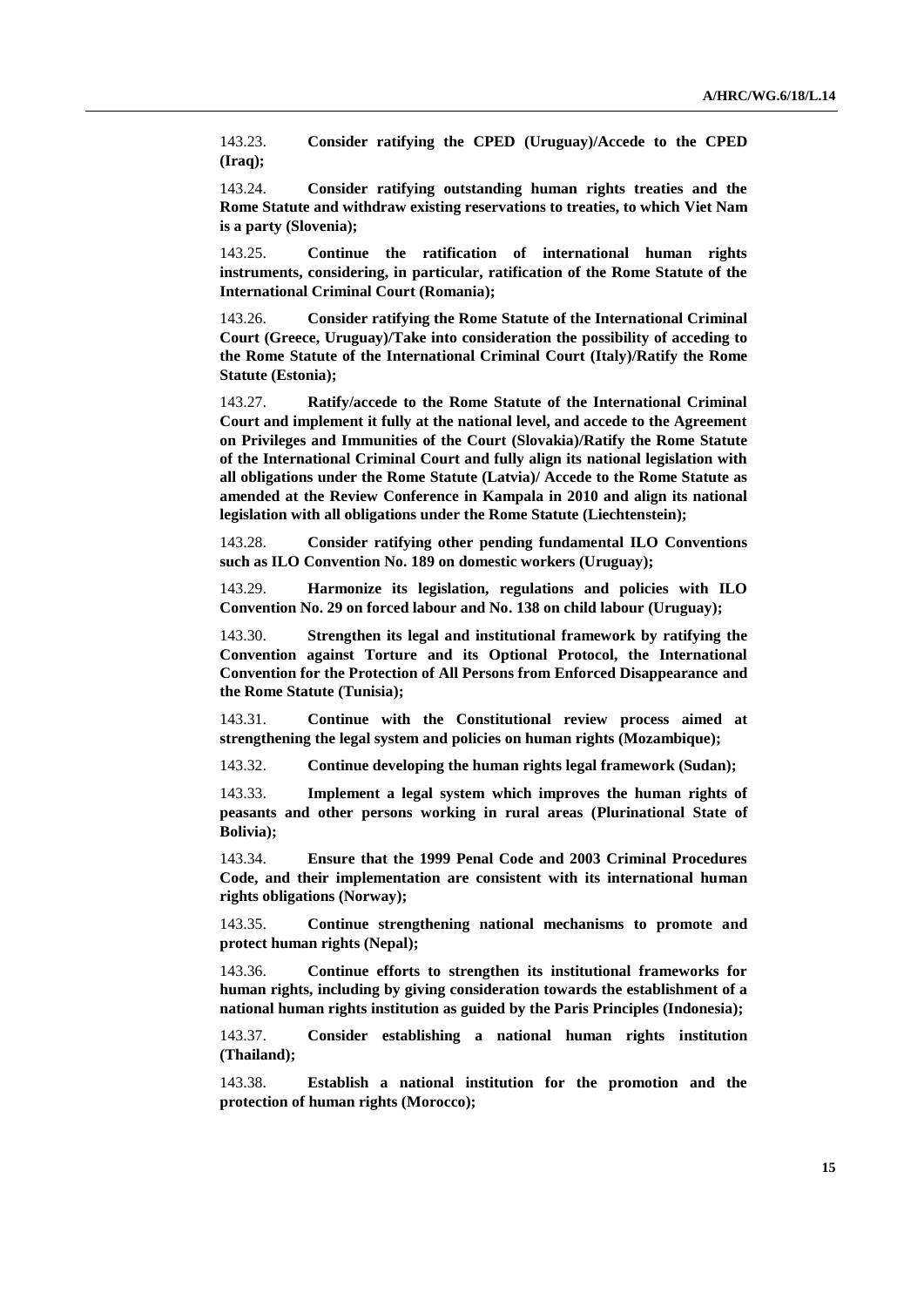143.39. **Establish an independent national human rights institution (Niger);**

143.40. **Establish an independent national human rights institution in accordance with the Paris Principles (Portugal, Spain);**

143.41. **Establish a national human rights institution in conformity with the Paris Principles (Congo, France, Madagascar, Togo);**

143.42. **Accelerate the process aimed at the establishment of a national human rights institution in conformity with the Paris Principles, and extend a standing invitation to special procedures (Tunisia);** 

143.43. **Continue further improvement of the protection and promotion of human rights in the country (Azerbaijan);**

143.44. **Raise awareness among its people of laws and regulations so that they can exercise their rights effectively and adequately (Bhutan);**

143.45. **Continue efforts to promote and protect the rights of all segments of the population (Nepal);**

143.46. **Continue Government efforts to guarantee the exercise of power by, with, and for the people of Viet Nam (Cuba);**

143.47. **Strengthen policies to protect children, vulnerable groups and the disadvantaged (Madagascar);**

143.48. **Take effective measures to better guarantee the rights of vulnerable groups such as women, children, the elderly, and people with disabilities (Myanmar);**

143.49. **Continue to take appropriate measures and to provide adequate resources to ensure the socio-economic rights of vulnerable groups (Madagascar);** 

143.50. **Maintain efforts undertaken to identify human rights violations (Djibouti);**

143.51. **Continue measures aimed at enhancing the capacity of the national human rights mechanism (Uzbekistan);**

143.52. **Build the capacity of national institutions and mechanisms to promote and protect human rights in the implementation of international human rights instruments (Democratic People's Republic of Korea);**

143.53. **Better attract and facilitate the participation of socio-political organizations in the promotion and protection of human rights (Democratic People's Republic of Korea);**

143.54. **Build the capacity for officers whose work concerns protection of the rights of vulnerable groups, especially children and persons with disabilities (Democratic People's Republic of Korea);**

143.55. **Continue policies aimed at reducing inequalities in access to the full enjoyment of human rights by all social groups with paying special attention to women, children and persons with disabilities (Kazakhstan);**

143.56. **Continue to carry out the policy on the protection and promotion of human rights of vulnerable groups, including children, women, persons with disabilities, and elderly persons (Russian Federation);**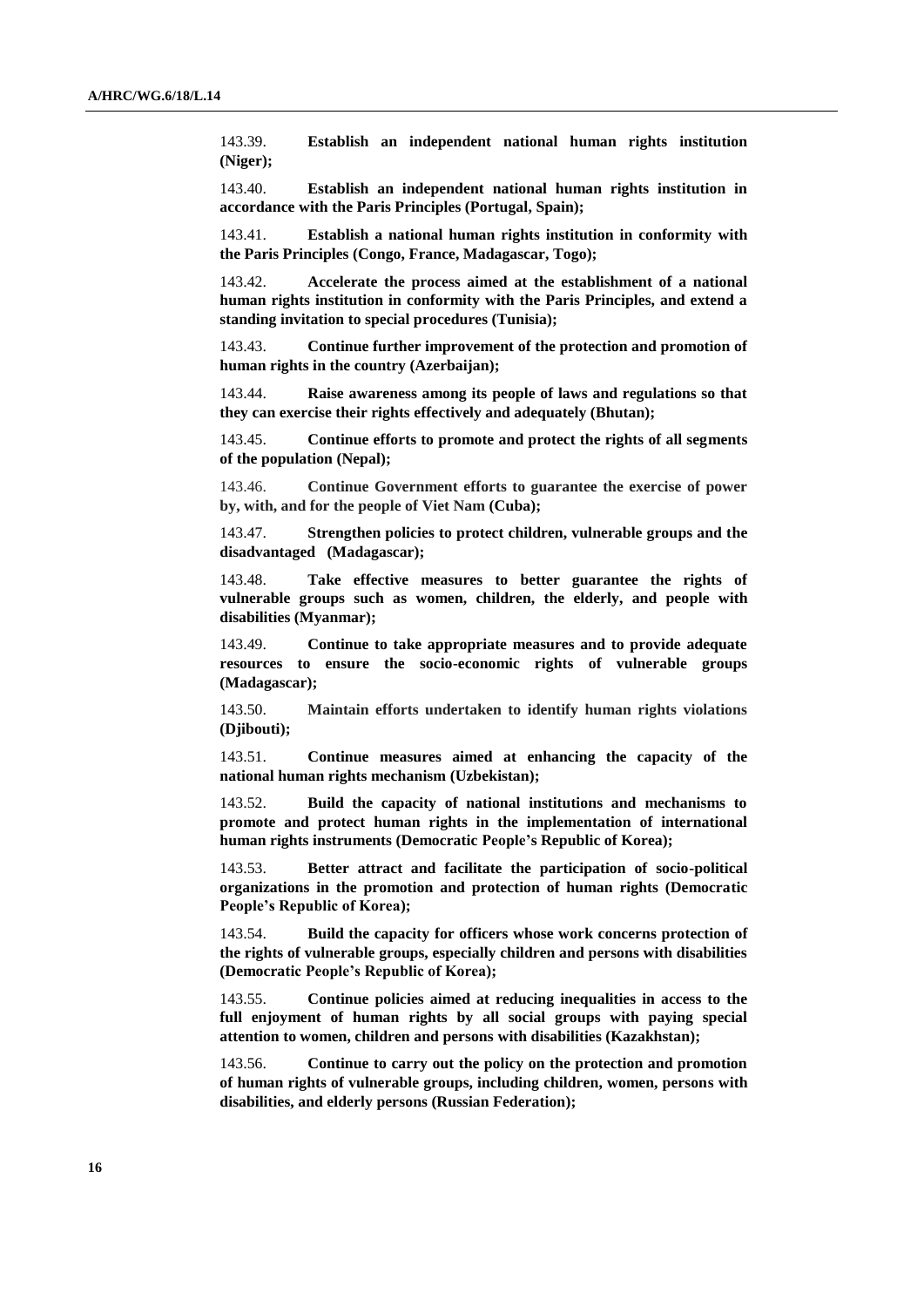143.57. **Continue improving the living standards of poor persons and those living in remote areas to which access is difficult (Venezuela (Bolivarian Republic of));**

143.58. **Continue raising the awareness of the population through human rights education programmes (Mali);**

143.59. **Continue supporting human rights education at all level of the education system through the appropriate measures and content (Egypt);**

143.60. **Further enhance efforts to develop the human rights education system and to strengthen a culture of human rights (Uzbekistan);**

143.61. **Continue dissemination of and training on the Universal Declaration and other international human rights instruments (Venezuela (Bolivarian Republic of));**

143.62. **Continue work on introducing awareness-raising and educational programmes on human rights into the curricula of schools and universities and on organizing relevant programmes for civil servants (Belarus);**

143.63. **Strengthen human rights education to ensure that the population is better informed (Djibouti);**

143.64. **Increase education on human rights to raise public awareness and the capacity of relevant legal agencies to better ensure the rights and basic freedoms of the people within the nation's rule of law (Myanmar);**

143.65. **Strengthen human rights education by providing special programmes for law enforcement officials and the judiciary (Morocco);**

143.66. **Consider further cooperation with the international human rights monitoring mechanisms, including treaty bodies and Special procedures of the Human Rights Council (Turkmenistan);**

143.67. **Continue its cooperation with the High Commissioner for Human Rights, treaty bodies and special procedures mandate holders (Chad);**

143.68. **Further strengthen cooperation with human rights mechanisms, improve compliance with treaty body reporting mechanisms and consider accession to the First Optional Protocol to the ICCPR (Poland);**

143.69. **Fully address recommendations and issues of concern raised by CRC with regard to child abuses and allocation of economic resources (Albania);**

143.70. **Consider extending a standing invitation to special procedures (Slovenia)/Consider extending a standing invitation to all special procedures of the Human Rights Council (Latvia);**

143.71. **Issue a standing invitation to special procedures (Austria)/Issue a standing invitation to all special procedures (Czech Republic , United Kingdom, Greece )/Extend a standing invitation to all thematic special procedures (Montenegro)/Extend an open invitation to all special procedures of the Human Rights Council (Uruguay);**

143.72. **Extend a standing invitation to all special procedures mandate holders as a sign of goodwill to cooperate fully with all human rights mechanisms (Germany);**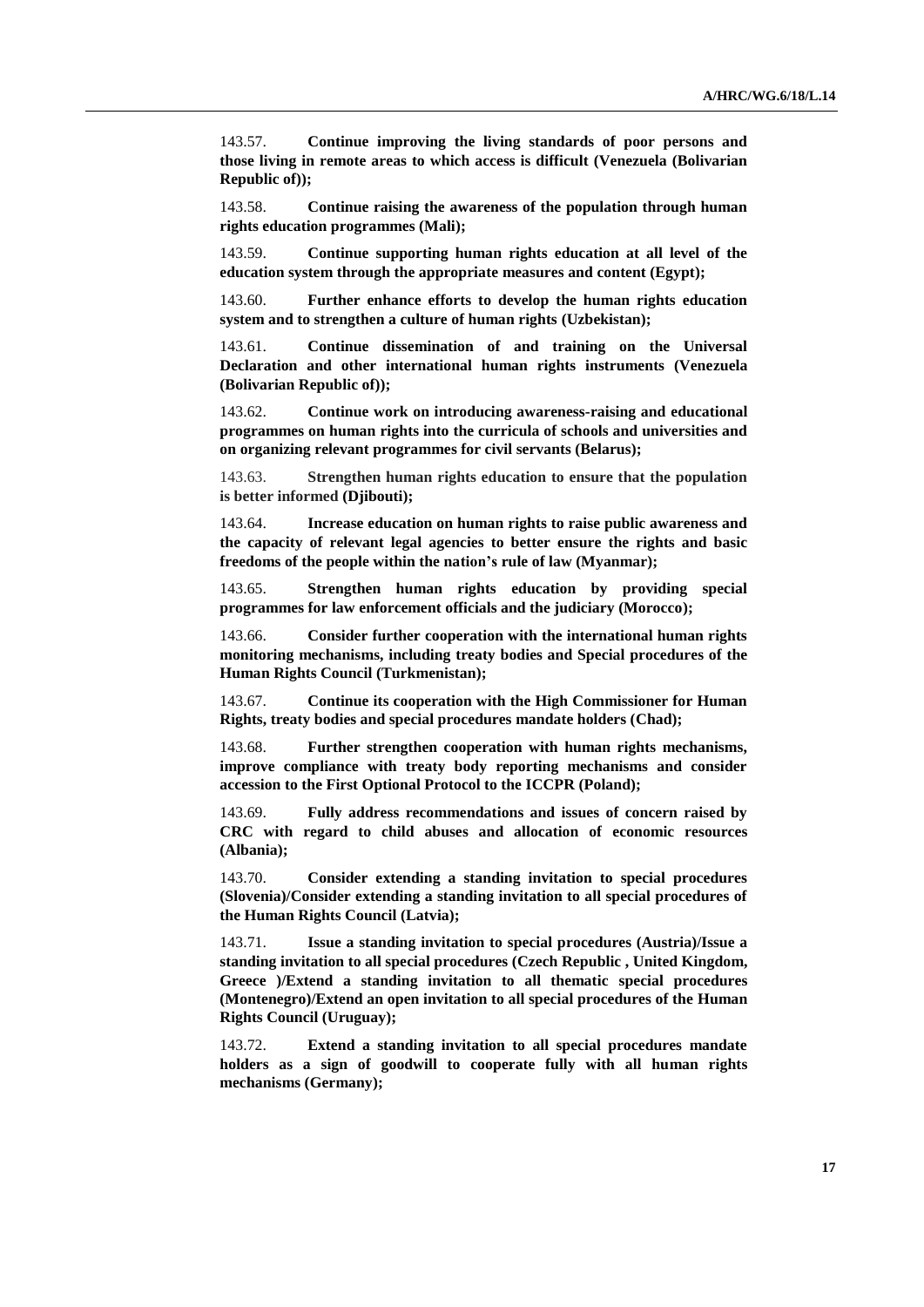143.73. **Accept all outstanding and new requests from mandate holders to visit the country (Hungary);**

143.74. **Respond positively to the requests of the Special rapporteur on the promotion and protection of the right to freedom of opinion and expression for a visit (Mexico);**

143.75. **Continue its active engagement with the UN human rights mechanisms for the protection and promotion of human rights (Azerbaijan);**

143.76. **Continue cooperation with all mechanisms of the Human Rights Council (Romania);**

143.77. **Work on strengthening international cooperation in the field of human rights (Turkmenistan);**

143.78. **Actively participate in the work of the Human Rights Council on the basis of dialogue and cooperation to contribute to enhancement of the capacity, effectiveness, transparency and objectivity of the Council (Pakistan);**

143.79. **Accelerate fulfilment of its voluntary commitments as a member of the Council, especially by increasing resources to ensure social security and welfare of its citizens as well as the rights of vulnerable groups (Brunei Darussalam);**

143.80. **Continue efforts in implementing its National Strategy on Gender Equality (Cambodia);**

143.81. **Further enhance people's awareness of gender issues (Cambodia);**

143.82. **Work on policies and strategies to enhance awareness on gender issues (Ethiopia);**

143.83. **Significantly increase efforts to raise awareness among its population of gender equality and non-discrimination of women and girls (Liechtenstein);**

143.84. **Eliminate all forms of discrimination against girls, and ensure gender mainstreaming in all anti-discrimination policies and programmes (Slovenia);**

143.85. **Further implement relevant measures to protect women's and children's rights to improve women's status in economic, social and family life, and to combat violence against women (China);**

143.86. **Continue implementation of policies to combat discrimination against people from disadvantaged groups, including providing them with access to social security, health services, education and housing (Serbia);**

143.87. **Combat discrimination against women through anti-trafficking legislation; by ensuring women's entitlement to land in the Land Law; and by curbing domestic violence and violations of reproductive rights (Netherlands);**

143.88. **Enact a law to fight against discrimination which guarantees the equality of all citizens, regardless of their sexual orientation and gender identity (Chile);**

143.89. **Continue to reduce offences subjected to the death penalty (Belgium);**

143.90. **Continue to work towards reducing the number of crimes subject to the death penalty (Namibia);**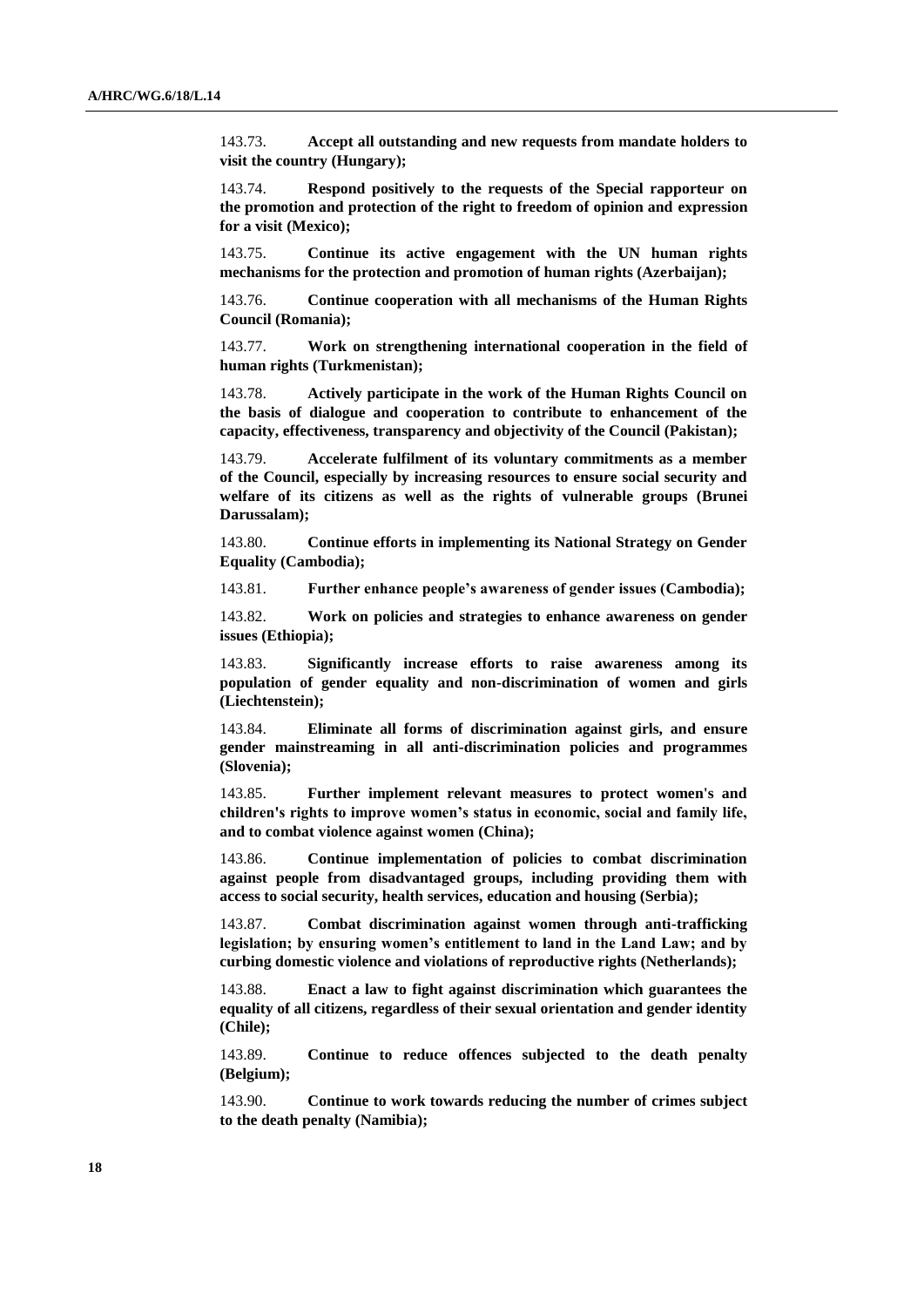143.91. **Reduce the number of crimes punishable by death by December 2014 (United Kingdom);**

143.92. **Reduce the list of crimes punishable by death penalty, in particular economic crimes and those linked to drugs, and examine the possibility of introducing a moratorium (Switzerland);**

143.93. **Further reduce the number of crimes carrying the death penalty and publish figures on death verdicts (Germany);**

143.94. **Consider at least further restricting the use of the death penalty only to the most serious crimes, as stated art. 6 of the ICCPR with a view to soon adopting a de facto moratorium on executions (Italy);**

143.95. **Continue reform towards eventual abolition of the death penalty, including greater transparency around its use (New Zealand);**

143.96. **Consider abolition of the death penalty in the near future (Greece);**

143.97. **Consider establishing a moratorium on the death penalty (Ecuador);**

143.98. **Consider a moratorium on the death penalty with a view to its eventual abolition (Slovenia);**

143.99. **Consider a moratorium on the use of death penalty with a view to its abolition (Namibia);**

143.100. **Consider imposing a moratorium on execution of death penalties while assessing the possibility of adopting the Second Optional Protocol to the ICCPR aimed at the abolition of the death penalty (Brazil);**

143.101. **Continue to work towards abolition of the death penalty and consider adopting an immediate de facto moratorium (Portugal);**

143.102. **Re-introduce a moratorium on executions with a view to abolition of the death penalty (Czech Republic);**

143.103. **Establish a moratorium on executions with a view to removing the death penalty from its criminal statutes and ratify the Second Optional Protocol to the ICCPR (Australia);**

143.104. **Establish a moratorium on the death penalty with the view to becoming a party to the second Optional Protocol to the ICCPR, and continue with efforts to uphold all international human rights standards, including civil and political rights (Estonia);**

143.105. **Establish a moratorium on the use of the death penalty with a view to its abolition, and in the meantime, ensure full compliance in all death penalty cases with international fair trial standards (Lithuania);**

143.106. **Establish a moratorium on executions with a view to abolishing the death penalty (France);**

143.107. **Establish an official moratorium on the use of the death penalty with a view to abolition (Montenegro);**

143.108. **Establish a moratorium on executions with a view to the total abolition of capital punishment (Belgium);**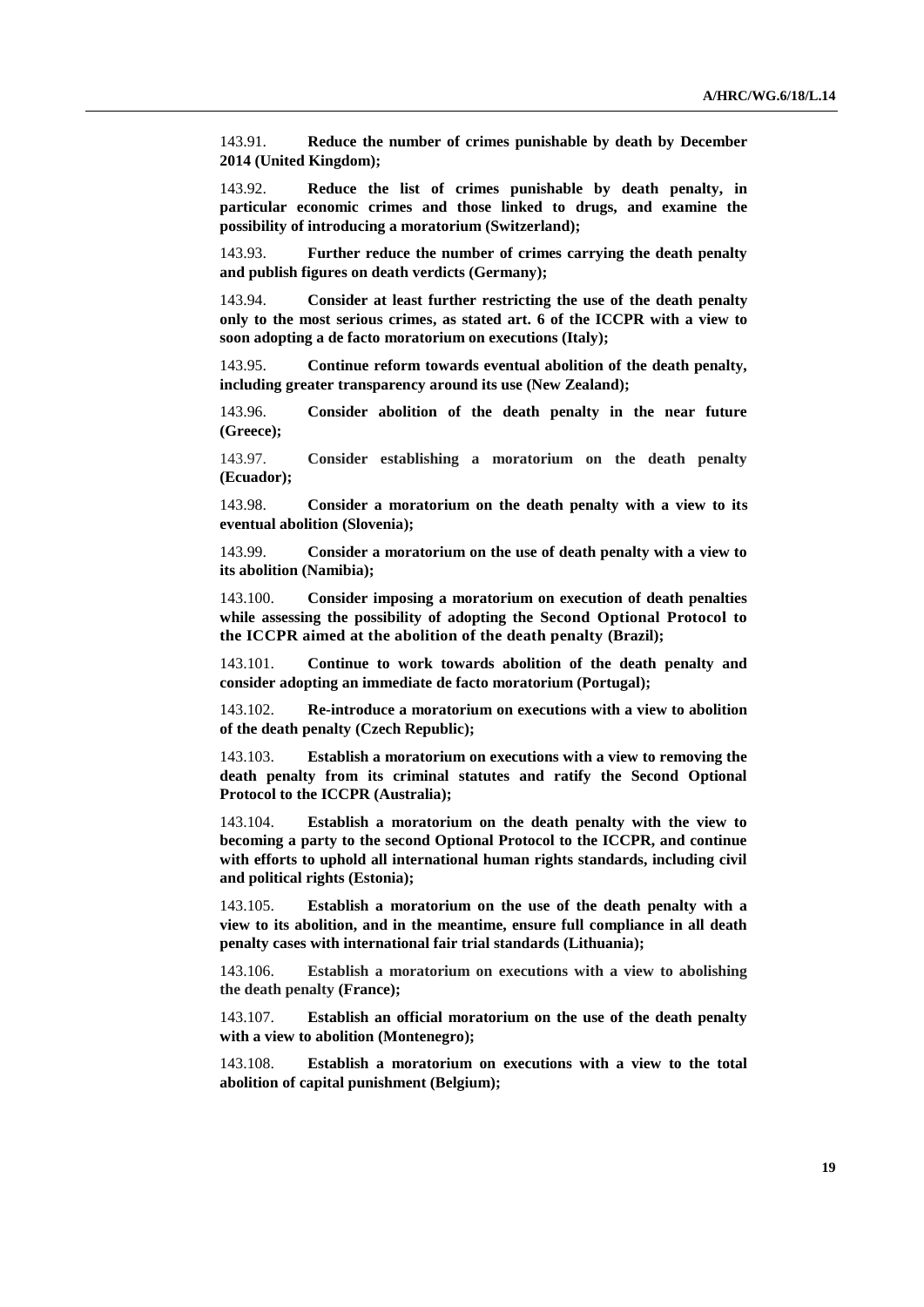143.109. **Institute a moratorium on the application of the death penalty (Togo);**

143.110. **Immediately adopt a moratorium on the death penalty as a first step towards its abolition (Austria);**

143.111. **Adopt an indefinite moratorium on the death penalty and commute current convictions to achieve its total abolition (Spain);**

143.112. **Declare a moratorium on the capital punishment; until that; promptly reduce the number of offences subject to death penalty and publish statistics about the use of death penalty in Viet Nam (Sweden);**

143.113. **Publish precise information on the identity and number of convicted persons currently on death row (Belgium);**

143.114. **Continue using its sovereign right to apply the death penalty as a tool of criminal justice in accordance with the proper safeguards specified under international human rights law (Egypt);**

143.115. **Take into account the opinions of the Working Group on Arbitrary Detention on the release of around thirty persons detained arbitrarily since the last UPR (Switzerland);**

143.116. **Implement the opinions of the Working Group on Arbitrary Detention on individual and release the individuals concerned (New Zealand);**

143.117. **Immediately release all prisoners held in arbitrary detention and recompense them as requested by the Working Group on Arbitrary Detention (Germany);**

143.118. **Revise vague national security laws that are used to suppress universal rights, and unconditionally release all political prisoners, such as Dr. Cu Huy Ha Vu, Le Quoc Quan, Dieu Cay and Tran Huynh Duy Thuc (United States of America);**

143.119. **Ensure in law and in practice the protection of women against all forms of violence (Canada);**

143.120. **Strengthen the national system of investigating complaints of child abuse and neglect, eliminate violence against children, and establish policies to protect children from all forms of violence (Poland);**

143.121. **Develop alternative measures to deprivation of children's liberty and provide children with rehabilitation and reintegration programmes (Republic of Moldova);**

143.122. **Pursue efforts to combat human trafficking, especially of women (Yemen);**

143.123. **Continue to be actively engaged in regional human rights bodies particularly those concerning the promotion and protection of the rights of women and combatting trafficking in persons (Philippines);**

143.124. **Undertake measures targeted at vulnerable groups, particularly children, in order to prevent trafficking in human beings for labour and sexual exploitation (Republic of Moldova);**

143.125. **Intensify action against child prostitution, child trafficking and the use of children in the sex trade, in accordance with the action plan 2011- 2015 against prostitution (Mexico);**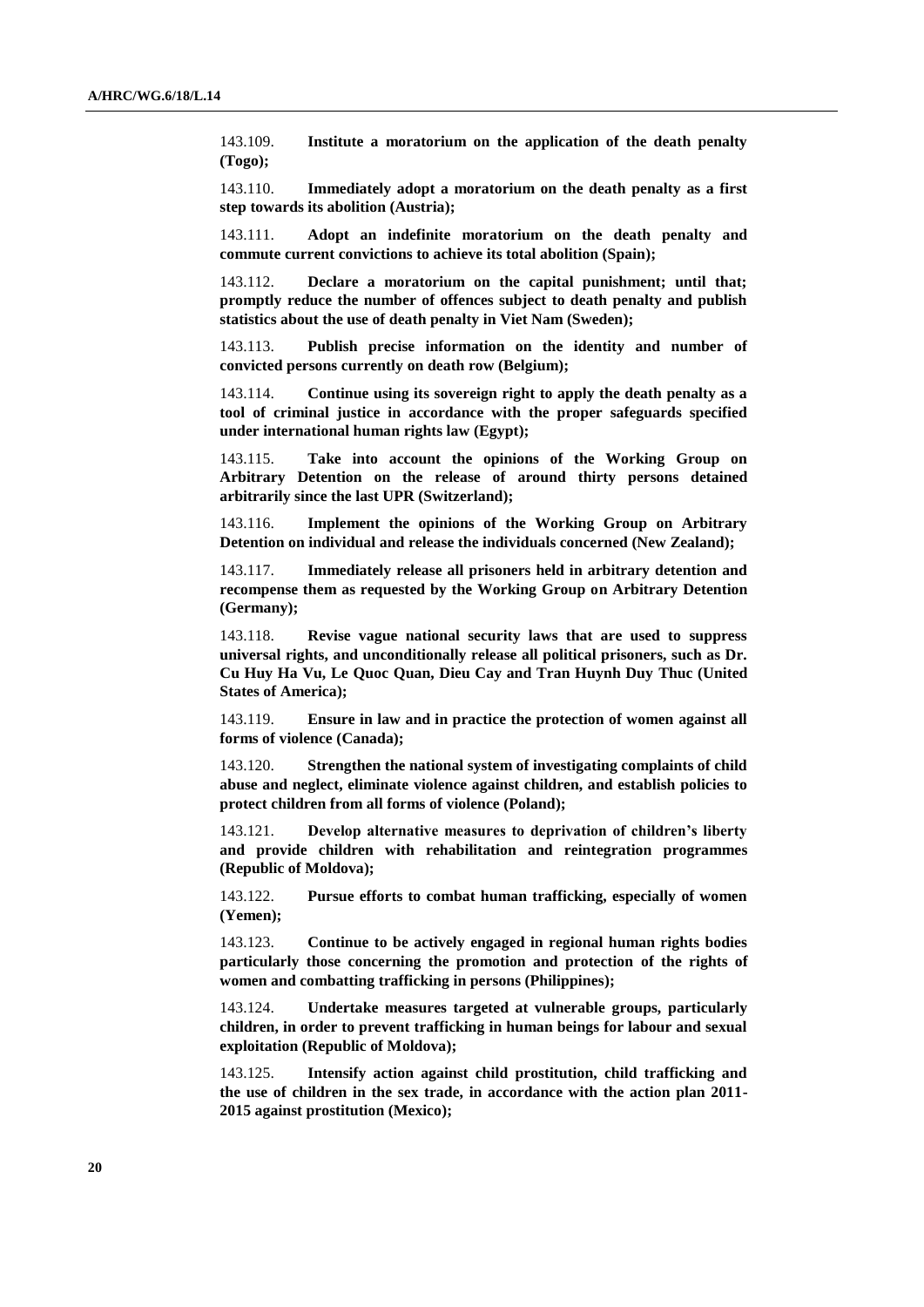143.126. **Enhance support for the reintegration of victims of trafficking, especially women and children (India);**

143.127. **Expedite implementation of the reform of the judicial system and intensify within the system a culture of systematic respect of human rights (Cabo Verde);**

143.128. **Continue to take measures to secure the rule of law, including by establishing a criminal justice system that gives due consideration to human rights (Japan);**

143.129. **Continue to enhance the rule of law, the legal and judicial system and mechanisms in the country to promote and protect human rights (Malaysia);**

143.130. **Continue strengthening the judiciary based on the principles of the independence of judges and prosecutors and ensure equal access for all to the justice system (Serbia);**

143.131. **Pursue efforts in the field of judicial reform and upgrade laws to reflect the will and interest of all segments of society (Syrian Arab Republic);**

143.132. **Strengthen its judicial system and take effective measures to fight poverty (Angola);**

143.133. **Take the necessary measures to guarantee its citizens' right to equality before the law, to be presumed innocent until proven guilty, and to a fair trial, as well as the right to freedom from arbitrary arrest or detention (Canada);**

143.134. **Guarantee the right of all persons to a fair trial and, in particular, allow for the presence without restriction of observers at court hearings (Luxembourg);**

143.135. **Ensure that efficient procedures and responsive mechanisms for effective and equal access to lawyers are provided for at all stages of legal proceedings (Denmark);**

143.136. **Provide public information on the number of detention camps, including administrative detention centres for drug treatment set up by the police, the military and the Ministry of Labour, on the number of persons detained therein; as well as on all forms of work in which detainees are involved (Austria);**

143.137. **Guarantee the right to family visits and legal assistance, in particular during police inquiries (Switzerland);**

143.138. **Provide, in accordance with its obligations under international human rights instruments, effective protection for the family as the fundamental and natural unit of society (Egypt);** 

143.139. **Adjust the regulatory and legal framework to comply with international human rights standards in order to guarantee freedom of religion (Chile);**

143.140. **Continue its policies and programmes to promote religious tolerance and harmony in society (Singapore);**

143.141. **Encourage Viet Nam to continue to improve conditions of worship for all, enhance exchange of laws, and disseminate values of tolerance and**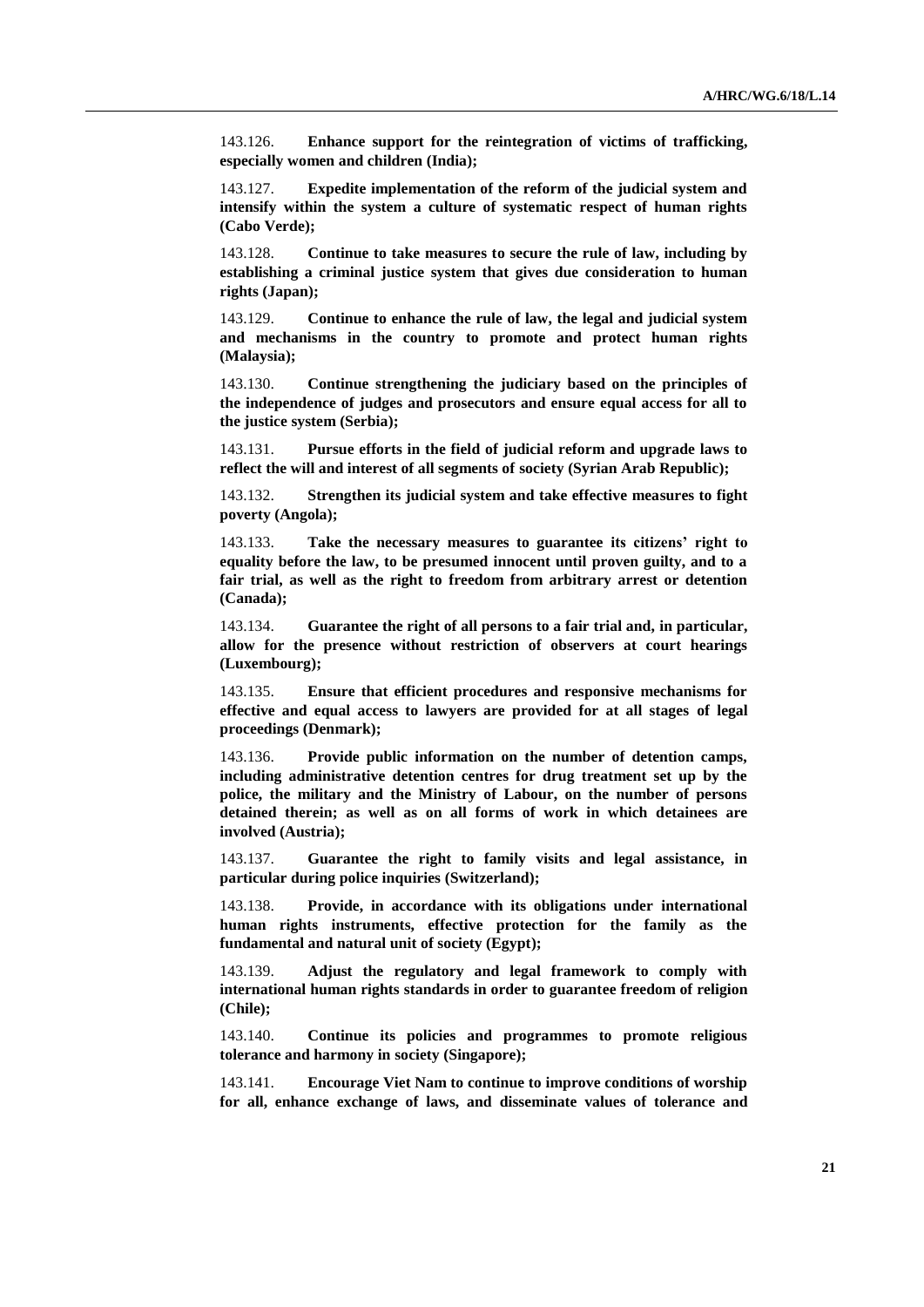**peace with a view to developing principles of interfaith dialogue (United Arab Emirates);**

143.142. **Adopt further measures aimed at better guaranteeing freedom of religion, particularly by eliminating bureaucratic and administrative obstacles, which hinder the activities carried out by religious communities and groups (Italy);**

143.143. **Reduce administrative obstacles and registration requirements applicable to peaceful religious activities by registered and non-registered religious groups in order to guarantee freedom of religion or belief (Canada);**

143.144. **Further implement measures aimed at promoting freedom of expression and association and freedom of the media in line with the most advanced international standards (Italy);**

143.145. **Take all necessary actions to respect and promote the right to freedom of expression, peaceful assembly and association in line with its international human rights obligations (Lithuania);**

143.146. **Actively promote steps to guarantee freedom of expression, as well as the freedom and independence of the press, including on the internet (Japan);** 

143.147. **Ensure that Viet Nam complies with its international obligations regarding freedom of expression, religion and assembly (Belgium);**

143.148. **Allow bloggers, journalists, other internet users and NGOs to promote and protect human rights specifically by ensuring that laws concerning the Internet comply with the freedom of expression and information (Netherlands);**

143.149. **Protect and guarantee respect for freedom of information and expression, particularly for journalists, bloggers and human rights defenders, and undertake a review of legislation governing the press to ensure its compliance with international standards (Luxembourg);**

143.150. **Take steps to amend its Penal Code to ensure that it cannot be applied in an arbitrary manner to prevent freedom of expression (Finland);**

143.151. **Repeal or amend ambiguous provisions relating to national security in the Penal Code to prevent those provisions being applied in an arbitrary manner to stifle legitimate and peaceful dissent, debate and freedom of expression (Denmark);**

143.152. **Repeal or modify the Penal Code relating to national security particularly Articles 79, 88 and 258, in order to prevent those articles from being applied in an arbitrary manner to impede freedom of opinion and expression, including on the Internet (France);**

143.153. **Protect freedom of expression both offline and online by bringing legislation such as Decrees 2 and 72 into compliance with international human rights law (New Zealand);**

143.154. **Revise "Decree 72" and "Decree 174" relating to the management, provision and use of the internet, to ensure their consistency with international human rights obligations, and in particular with Articles 19, 21 and 22 of the ICCPR (Ireland);**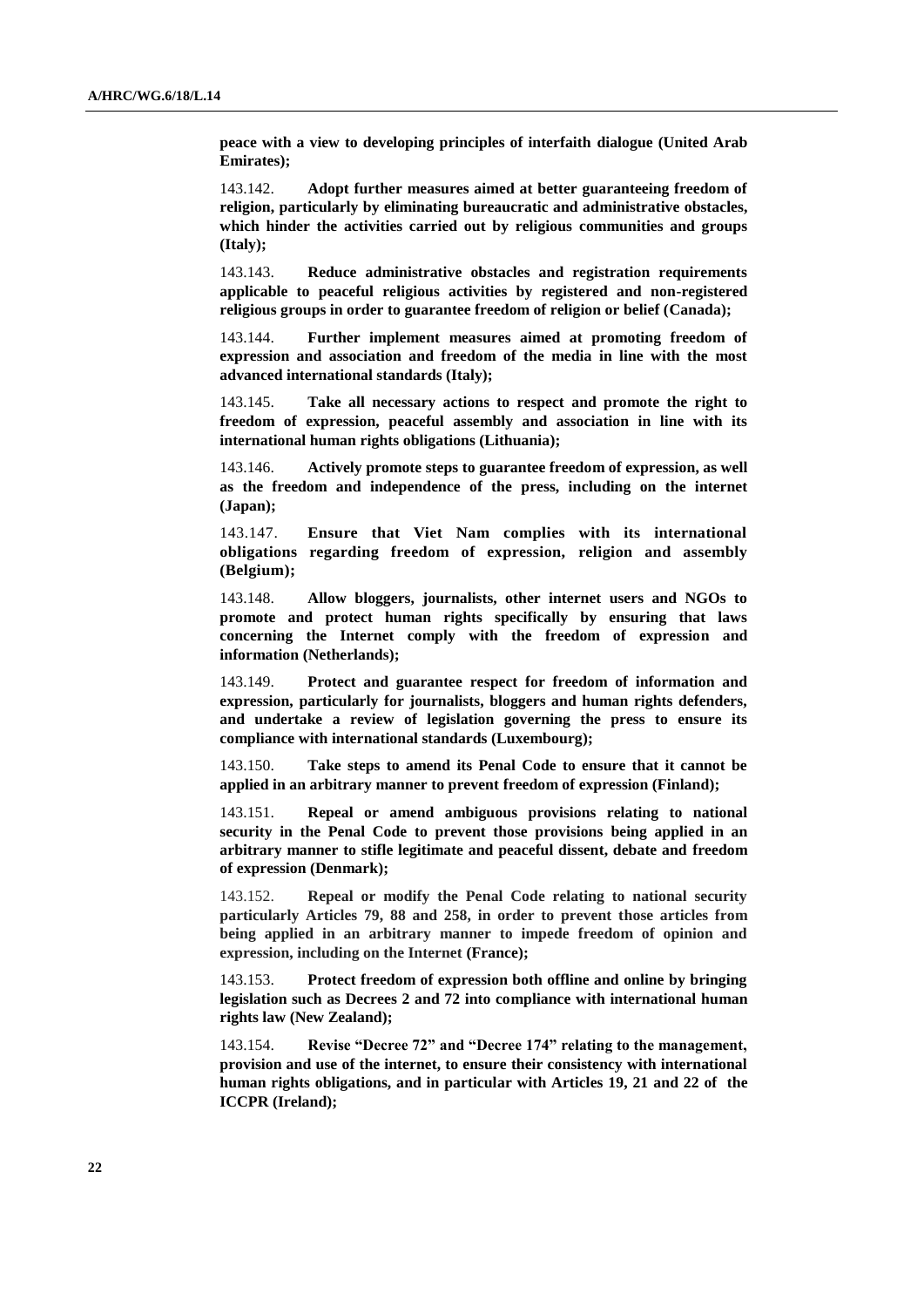143.155. **Ensure that Decree 72, concerning the management, provision and use of Internet services and information online, is implemented in a manner that does not limit individuals' rights to voice their opinions online (Finland);**

143.156. **Give space to non-state media, and that make Criminal Code Articles 79, 88 and 258 more specific and consistent with international human rights obligations on freedom of expression (Australia);**

143.157. **Amend the provisions concerning offences against national security which could restrict freedom of expression, including on the internet, particularly articles 79, 88 and 258 of the Penal Code, to ensure its compliance with Viet Nam's international obligations, including the ICCPR (Canada);**

143.158. **Take the necessary measures to protect freedom of expression and press freedom, including through the internet (Brazil);**

143.159. **Undertake measures enabling unrestricted access and use of the Internet to all citizens and undertake measures to guarantee the freedom of opinion and expression to everyone, as well as the freedom of press and media in the country (Estonia);**

143.160. **Take measures to ensure the effective protection of the right to freedom of expression and information, as well as the independence of the media, and release all human rights defenders, journalists, and religious and political dissidents detained for the peaceful expression of their opinion (Czech Republic);**

143.161. **Guarantee the right to freedom of expression both offline and online, and bring Decree 72 into line with international human rights obligations (Austria);**

143.162. **Give individuals, groups and organs of society the legitimacy and recognition to promote human rights and express their opinions or dissent publicly (Norway);**

143.163. **Ensure that its legal framework allows for free and independent operation of national and international media in accordance with its international human rights obligations under the ICCPR (Norway);**

143.164. **In line with its previous commitments, take all measures to ensure that freedom of expression, including on the internet, is fully guaranteed in law and practice by bringing its legislation in line with Viet Nam's obligations under the ICCPR (Hungary);**

143.165. **Create conditions favourable to the realization of freedom of expression, both online and offline, freedom of association, and freedom of religion and belief (Poland);**

143.166. **Ensure that freedom of expression is protected both offline and online and amend or remove vague provisions in the penal code, as well as new legislations to make sure that limitations of freedom of expression are strictly in line with the ICCPR (Sweden);**

143.167. **Ensure a favourable environment for the activities of human rights defenders, journalists and other civil society actors (Tunisia);**

143.168. **Implement in a more effective manner the recommendations guaranteeing the right to freedom of expression (Chile);**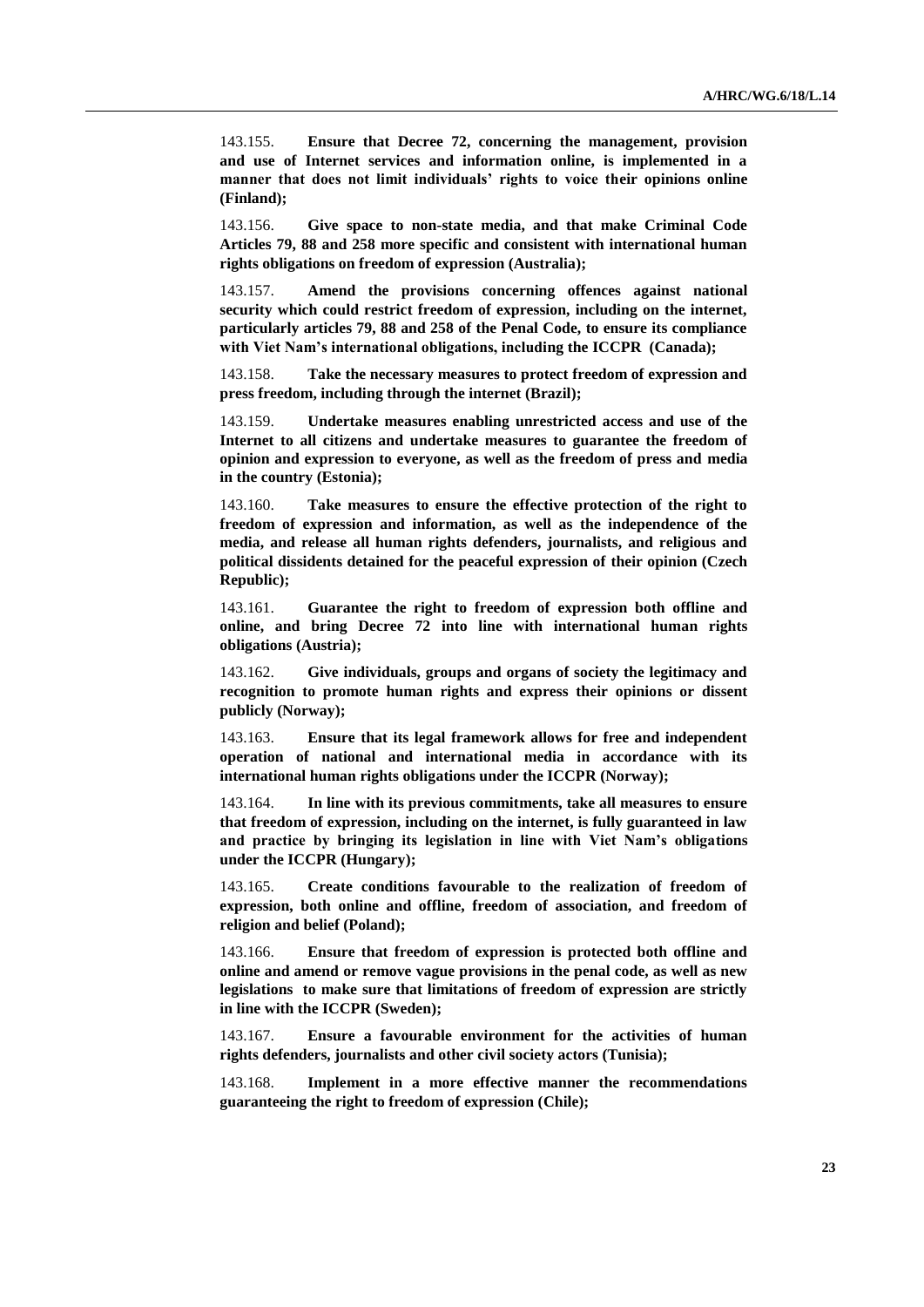143.169. **Encourage strengthening of NGOs by promoting a legal, administrative and fiscal framework, in which such institutions can be created and developed, and perform their activities without any obstacles and with freedom of expression (Spain);**

143.170. **Maintain the momentum of development of mass media, including the internet, so as to protect freedom of expression (Pakistan);**

143.171. **Fulfil its obligation from the ICCPR and fully guarantee the freedom of assembly and freedom of expression on the internet as well as offline to all its citizens (Germany);**

143.172. **Take measures to ensure freedom of association, peaceful assembly and demonstration (France);**

143.173. **Facilitate the development of a safe and enabling environment for all civil society actors to freely associate and express their views by ensuring that national legislative provisions are not invoked to stifle legitimate and peaceful dissent (Ireland);**

143.174. **Take concrete steps to create a friendly environment for NGOs, including by easing their registration requirements (Czech Republic);**

143.175. **Enact laws to provide for and regulate freedom of assembly and peaceful demonstration in line with the ICCPR (Australia);**

143.176. **Adopt measures to end prosecution of peaceful protesters (Greece);**

143.177. **Enhance equal political participation of its citizens, including by taking steps towards multi-party democracy (Czech Republic);**

143.178. **Deepen grass-roots democracy and better facilitate the right of the people to participate in the formulation and implementation of policies, such as the participation of political and social organizations in the field of human rights (Myanmar);**

143.179. **Undertake measures to enhance the participation of women in legislative, judicial and executive bodies (Pakistan);**

143.180. **Protect internationally recognized workers' rights and enforce laws prohibiting forced labour (United States of America);**

143.181. **Pursue efforts to create new job opportunities and to promote a legal framework for the labour market (Syrian Arab Republic);**

143.182. **Study and develop a more effective and convenient public service system, especially in social insurance, education and training, healthcare and legal assistance (Timor-Leste);**

143.183. **Continue to make every effort to promote economic and social development, further increase the level of social security and better promote people's livelihood (China);**

143.184. **Increase resources from the state budget and mobilize more financial resources from international cooperation to implement policies on social security (Timor-Leste);**

143.185. **Improve access by disadvantaged groups to social security (State of Palestine);**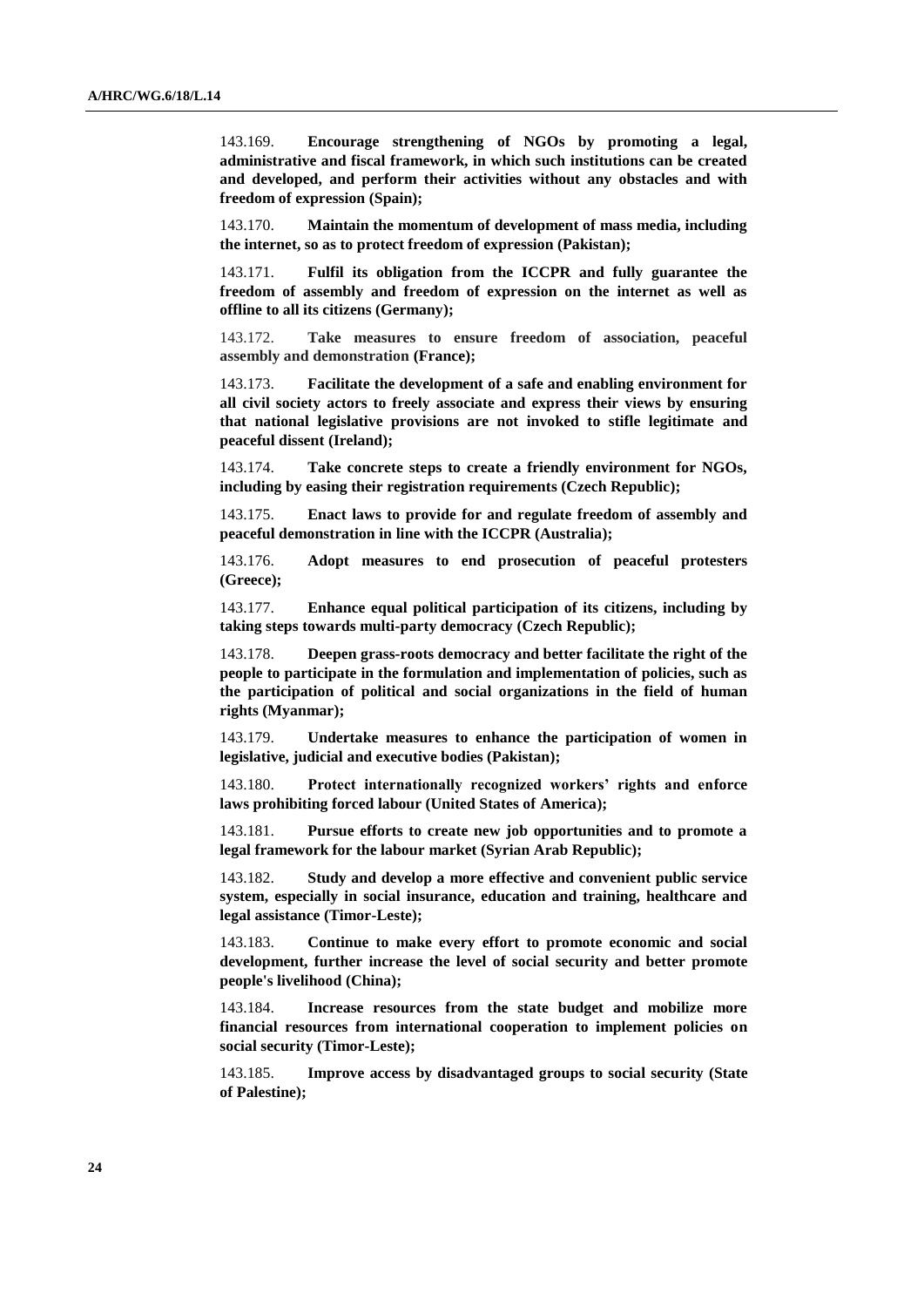143.186. **Continue implementing policies and programmes to assist poor people, improve their standard of living and ensure their access to social services (Syrian Arab Republic);**

143.187. **Continue appropriate measures to ensure the realization of the socio-economic rights of its people and to provide adequate resources for vulnerable groups facing economic challenges (Islamic Republic of Iran);**

143.188. **Continue its efforts to improve access to education, housing and healthcare services (Singapore);**

143.189. **Focus on mitigating income inequalities, providing equal opportunities in education and employment, and improving social security and health services for all segments of the population (Turkey);**

143.190. **Continue to take measures to guarantee poverty reduction and universal access to health services and education (Cuba);**

143.191. **Extend the scope of health insurance coverage for poor families (Kyrgyzstan);**

143.192. **Exert greater efforts to further reduce the child mortality rate (Ethiopia);**

143.193. **Ensure education free of charge in practice (Kyrgyzstan);**

143.194. **Improve its efforts on educational reform towards a comprehensive education policy with a particular focus on vulnerable groups, including children, person with disabilities and minorities (Islamic Republic of Iran);**

143.195. **Further develop the quality of education and healthcare policies in the country (Kazakhstan);**

143.196. **Further expand efforts to provide all its citizens with access to school and to ensure equal enjoyment of the right to education, and increase bilingual education programmes (Afghanistan);**

143.197. **Strengthen activities in favour of rural areas by focusing on education and on preventing disadvantaged children from dropping out of school (Senegal);**

143.198. **Continue increasing investment in education and health through its successful social policies (Venezuela (Bolivarian Republic of));**

143.199. **Continue intensifying efforts to provide high quality education and medical services to the population, including in remote rural areas (Belarus);**

143.200. **Continue its efforts to reduce inequality in education, particularly the quality gap in education between urban and rural areas (Bhutan);**

143.201. **Continue to improve access to education in rural areas (India);**

143.202. **Increase investments aimed at closing the quality gap between education in urban and rural, remote areas or those with ethnic minorities, as well as investments aimed at increasing education on the content of the Universal Declaration on Human Rights and core international human rights instruments (State of Palestine);**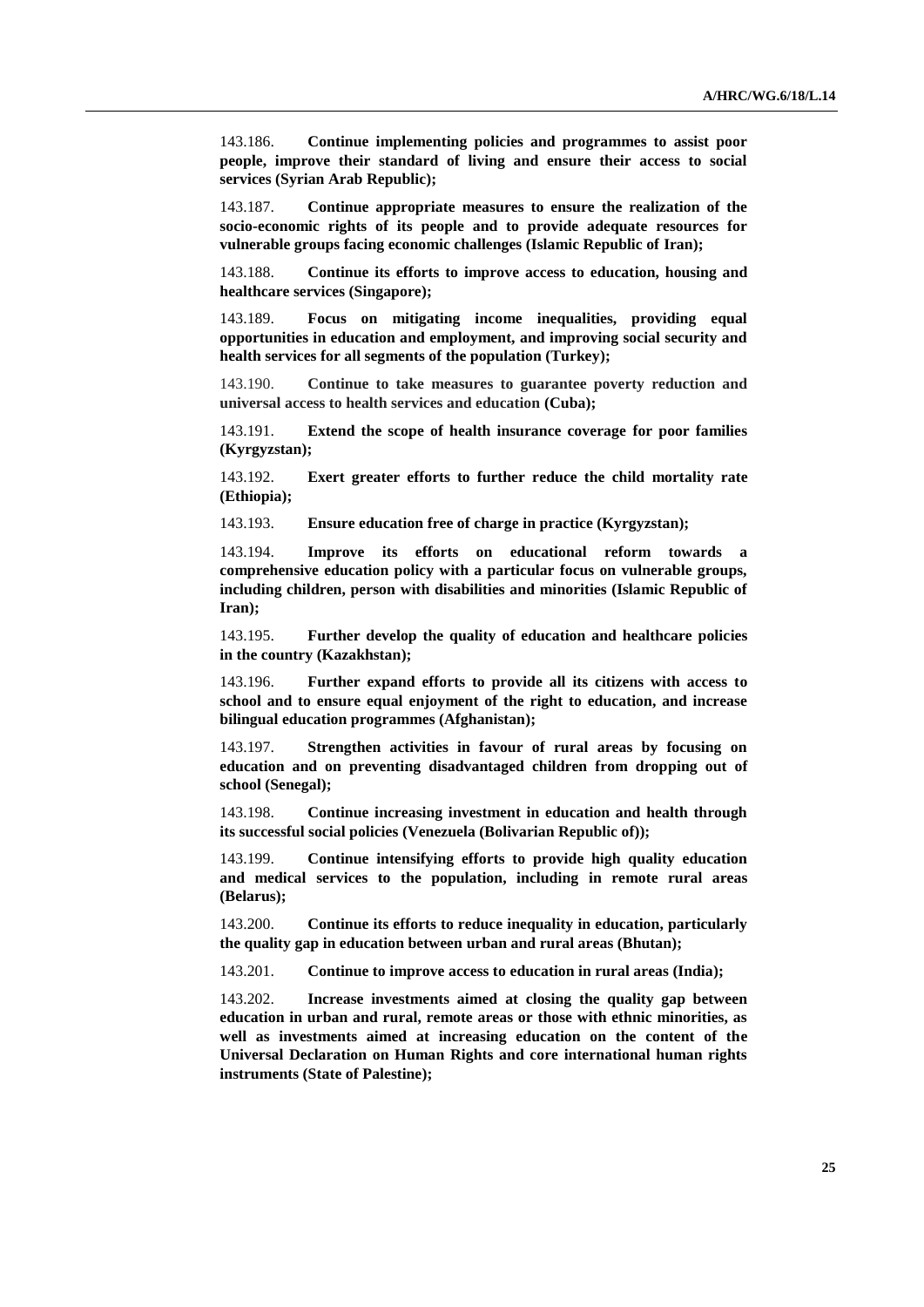143.203. **Continue to improve the quality of education in rural and mountainous areas, and consider increasing the subsidy allocated to education in those areas (Algeria);**

143.204. **Pursue efforts to overcome challenges relating to improvement of the quality of education and to close the gap between urban, rural and remote areas (Syrian Arab Republic);**

143.205. **Continue its efforts to ensure the rights of persons with disabilities, including through the finalization of the ratification of the CRPD (Indonesia);**

143.206. **Continue efforts to adopt the requisite measures to enable people with disabilities, especially children, to have access to the necessary education and health care, and to combat any discrimination against them (Libya);** 

143.207. **Continue to step up measures aimed at eradicating discrimination and social prejudices against ethnic minorities and persons with disabilities (Argentina);**

143.208. **Continue efforts to promote and protect human rights of ethnic minorities (Ecuador);**

143.209. **Develop appropriate policies and measures to effectively support ethnic minorities (Islamic Republic of Iran);**

143.210. **Continue working on national programmes directed to protect the rights of the country's minorities (Nicaragua);**

143.211. **Undertake awareness-raising campaigns to change the mindset regarding persons belonging to ethnic minorities, and remedy the lack of a legislative framework designed to guarantee non-discrimination (Congo);**

143.212. **Take more adequate measures to provide education to ethnic minorities (South Sudan);**

143.213. **Ensure without delay effective protection of the rights of ethnic and religious minorities (Cabo Verde);**

143.214. **Respect the rights of ethnic and religious minorities and take the necessary measures to prevent and halt persecution, forced eviction and confiscation of their property (Mexico);**

143.215. **Combat poverty among migrant workers (Kyrgyzstan);**

143.216. **Continue in its endeavour to establish a broad based, sustainable and participatory development framework to reach the disadvantaged groups of society (Ethiopia);**

143.217. **Adopt policies that will allow the active involvement of minority communities through consultation and participation in decision-making processes relating to areas affecting them, particularly on development issues (Namibia);**

143.218. **Continue development programmes especially in rural areas (Oman);** 

143.219. **Continue promoting the participation of citizens in decisionmaking processes (Nicaragua);**

143.220. **Continue national poverty reduction efforts (Sudan);**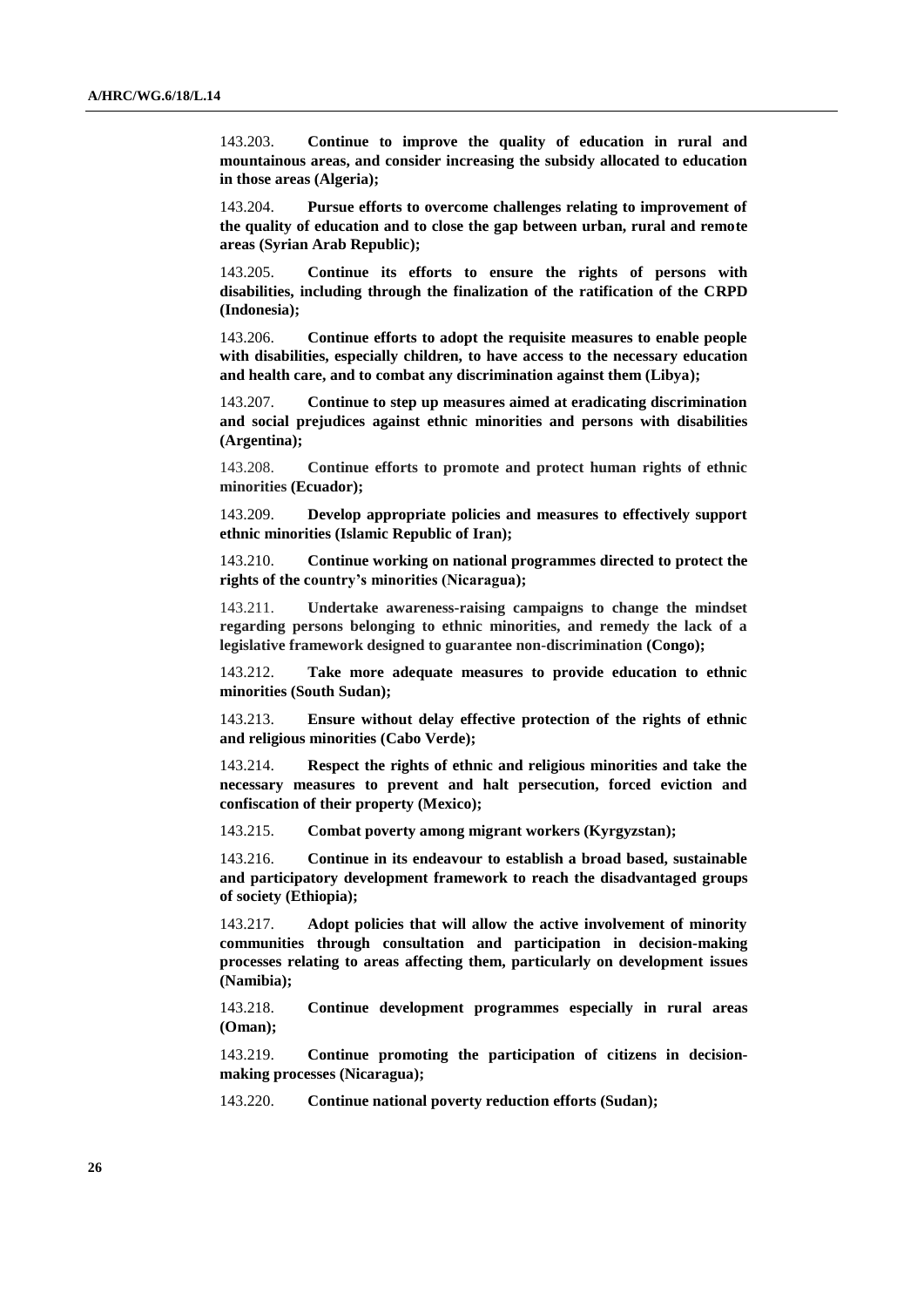143.221. **Continue its efforts in a systematic way to ensure the eradication of hunger and extreme poverty (Greece);**

143.222. **Continue to take steps to gradually bridge the gap in the standard of living between urban and rural areas (India);**

143.223. **Take further measures to ensure equitable and sustainable poverty reduction with giving particular attention to vulnerable groups especially in rural areas (Sri Lanka);**

143.224. **Reduce the disparities in the quality of education between urban, rural, remote areas or areas inhabited by ethnic minorities (Morocco);**

143.225. **Share its successful experiences on poverty reduction, food security and the fight against epidemics (Venezuela (Bolivarian Republic of));**

143.226. **Explore the possibilities for technical support, for instance through the Working Group on Enabling and Protecting Civil Society of the Community of Democracies (Canada);**

143.227. **Participate actively in the international programmes of technical assistance and capacity-building in the field of human rights (Turkmenistan);**

144. **All conclusions and/or recommendations contained in the present report reflect the position of the submitting State(s) and/or the State under review. They should not be construed as endorsed by the Working Group as a whole.**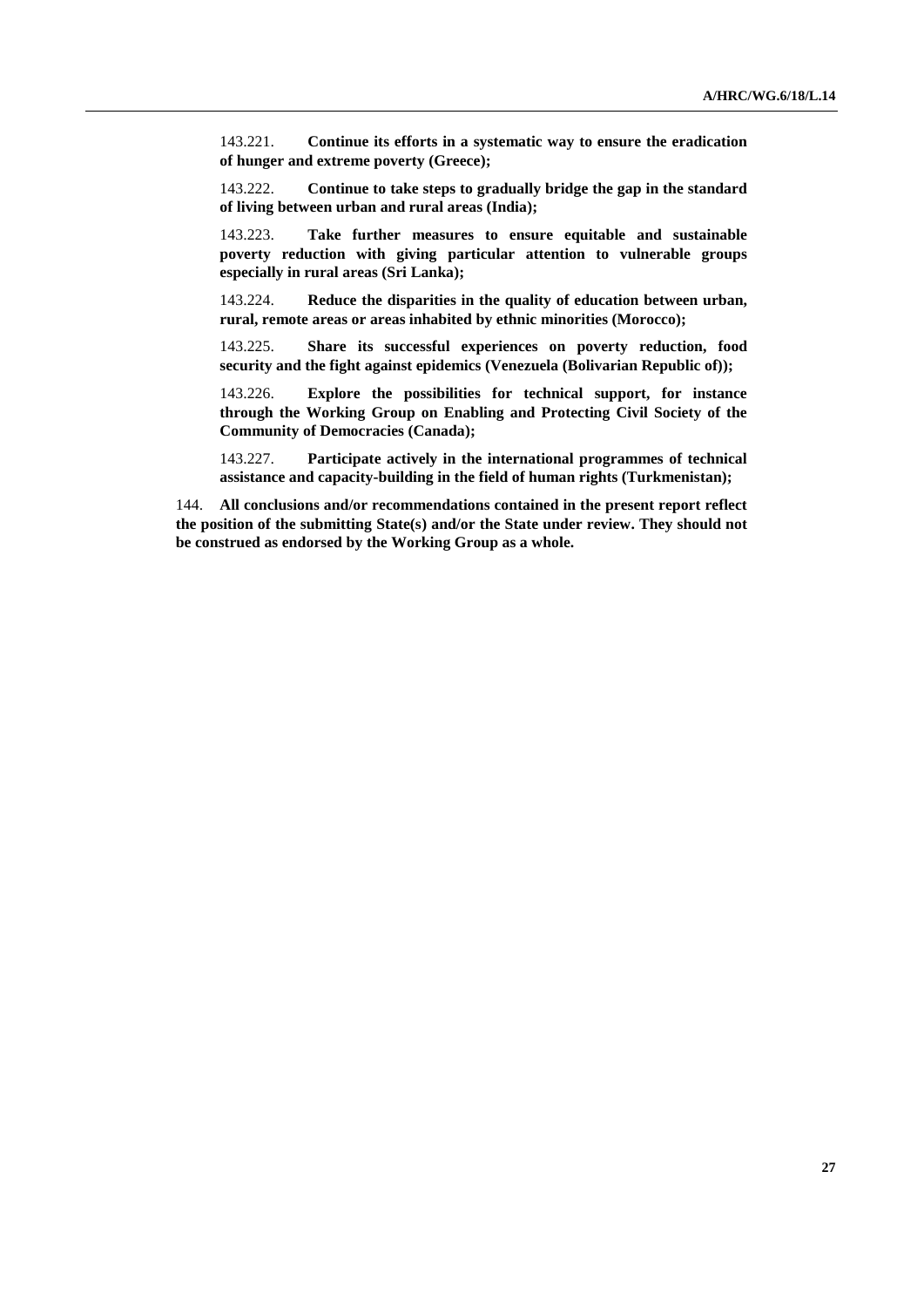## **Annex**

#### **Composition of the delegation**

The delegation of Viet Nam was headed by Mr. Ha Kim Ngoc, Deputy Minister of Foreign Affairs and composed of the following members:

- Mr. Hoang Chi Trung, Director General of Intemational Organizations Department., MOFA;
- Mr. Le Dinh Luyen, Chief of the Office of Steering Committee for Human Rights, MPS;
- Mr. Le Van Nghiem, Director General of Foreign Information Service, MIC;
- Mr. Nguyen Khanh Ngoc, Director General of Intemational Laws Department., MOJ;
- Ms. Le Kim Dung, Director General of Intemational Cooperation Department, MOLISA;
- Ms. Vy Xuan Hoa, Director General of International Cooperation Dept., Committee on Ethnic Minority Aifairs ICEMA):
- Ms. Bui Thi Minh, Judge of Criminal Court of People's Supreme Courl;
- Mr. Nguyen Manh Trung, Deputy Director General, Foreign Information and Intemational
- Cooperation Dept., Commission for Communication and Education of the Party Central Committee;
- Ms. Trinh Thi Thuy Hang, Deputy Director General of Intemal Affairs Deptartment, Govemment Office;
- Mr. Vu Anh Quang, Deputy Director General, Dept., of Intemational Organizations, MOFA;
- Ms. Tran Thi Minh Nga, Deputy Director General of Buddhism Department, Govemment Committee for Religious Affairs;
- Ms. Nguyen Yen Hai, Deputy Director General Foreign Economic Relations Department, MPI;
- Mr. Pham Binh Dam, Deputy Director General of National Translation Center;
- Ms. Pham Thi Kim Anh, Deputy Director General, Dept., of International Organizations, MOFA;
- Mr. Nguyen Thanh Huy, Desk Officer, Office of MOFA;
- Mr. Tran Chi Thanh, Desk Offrcer, Intemational Organizations Dept., MOFA;
- Mr. Ngo Le Hoang Vu, Desk Officer, Intemational Organisations Dept:, MOFA;
- Ms. Ha Thi Thanh Huyen, International Organisations Dept., MOFA;